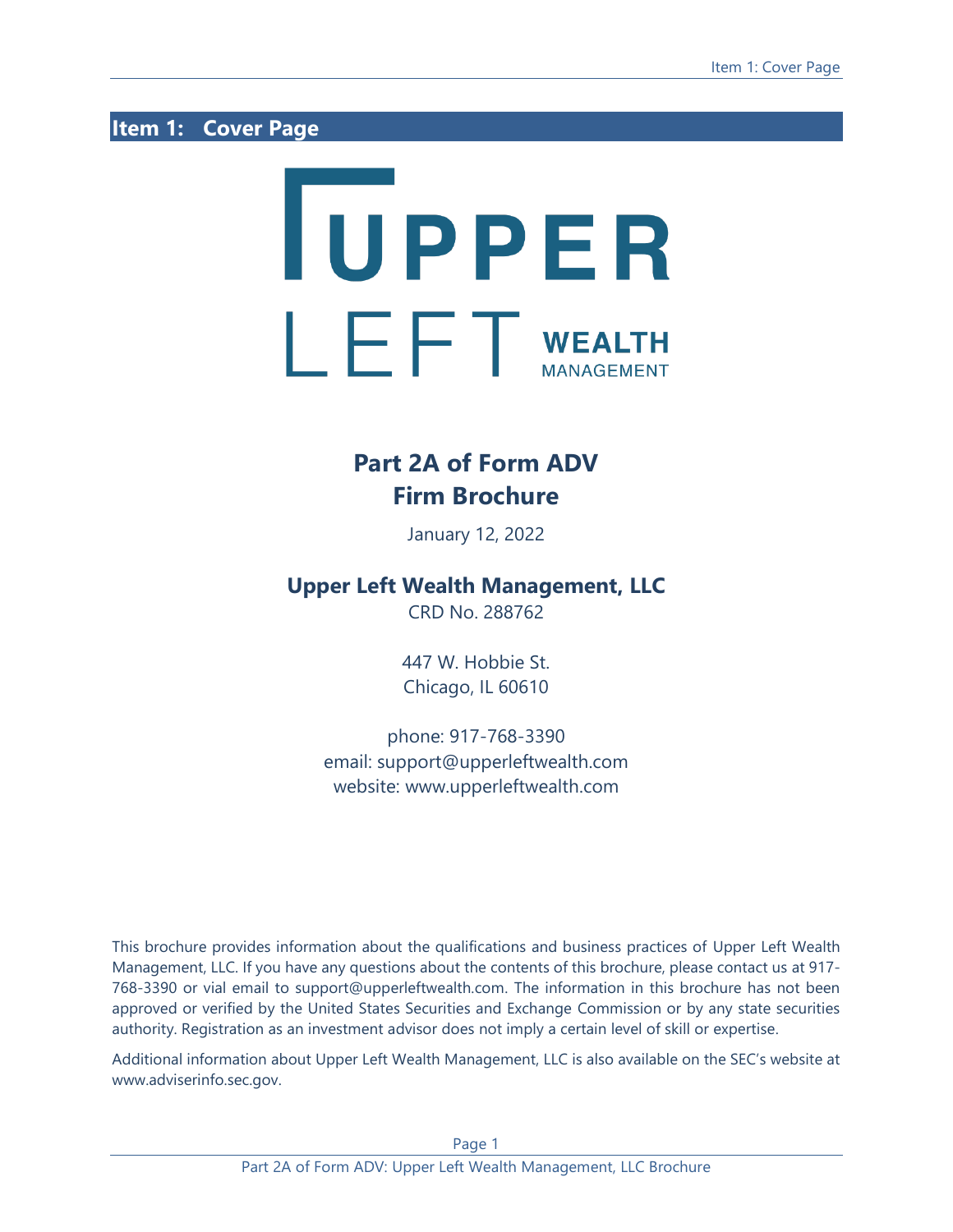# <span id="page-1-0"></span>**Item 2: Material Changes**

There are no material changes in this brochure from the last annual updating amendment of Upper Left Wealth Management, LLC on 03/06/2020. Material changes relate to Upper Left Wealth Management, LLC's policies, practices or conflicts of interests only.

# <span id="page-1-1"></span>**Item 3: Table of Contents**

| Item 1:    |                                                                                        |  |
|------------|----------------------------------------------------------------------------------------|--|
| Item 2:    |                                                                                        |  |
| Item 3:    |                                                                                        |  |
| Item 4:    |                                                                                        |  |
| Item $5$ : |                                                                                        |  |
| Item 6:    |                                                                                        |  |
| Item 7:    |                                                                                        |  |
| Item 8:    |                                                                                        |  |
| Item 9:    |                                                                                        |  |
|            |                                                                                        |  |
|            | Item 11: Code of Ethics, Participation or Interest in Client Transactions and Personal |  |
|            |                                                                                        |  |
|            |                                                                                        |  |
|            |                                                                                        |  |
|            |                                                                                        |  |
|            |                                                                                        |  |
|            |                                                                                        |  |
|            |                                                                                        |  |
|            |                                                                                        |  |
|            |                                                                                        |  |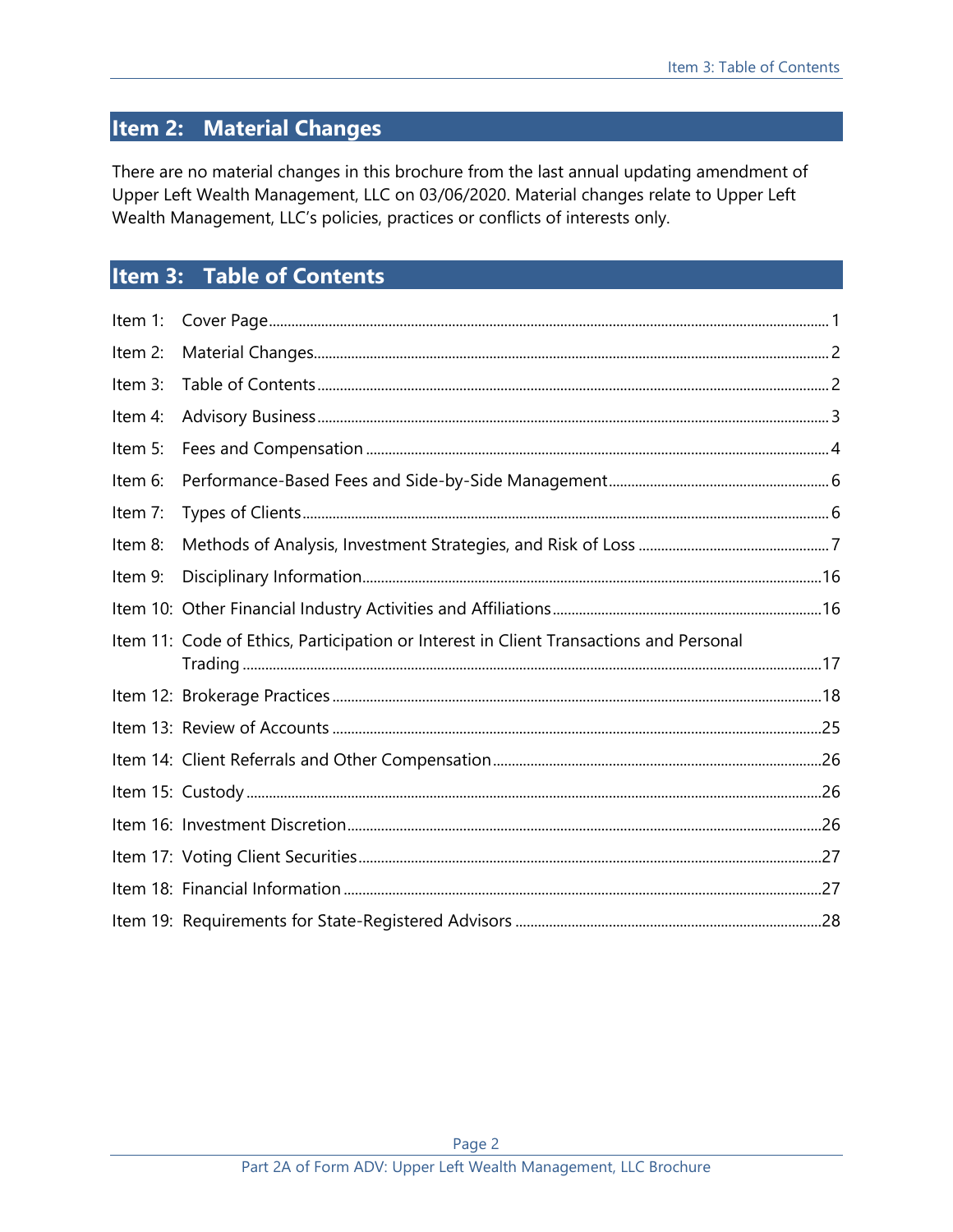## <span id="page-2-0"></span>**Item 4: Advisory Business**

## **Upper Left Wealth Management, LLC**

Upper Left Wealth Management, LLC ("ULWM" and or "the firm") is a registered investment advisor based in Chicago, Illinois. The firm was formed in 2017 as a Limited Liability Company (LLC) under the laws of the state of Illinois. ULWM is an investment advisory business that offers clients financial planning and portfolio management services for its clients ("Clients"). ULWM is owned by Randy Kurtz.

As used in the brochure, the words "we", "our", and "us" refer to ULWM, and the words "you", "your", "their", "her", and "client" refer to you either as a client or prospective client of our firm.

## **Advisory Services Offered**

ULWM is a registered investment advisor specializing in low-cost, tax-efficient passive and index portfolio management. Our core financial advisory services include financial planning, portfolio design, periodic reviews, rebalancing, tax-loss harvesting, estate planning and ongoing financial advisory support and portfolio supervision.

Our investment strategy is based on many decades of academic research that demonstrates the long-term drivers of expected portfolio performance and the benefits of diversification.

Advisory accounts will primarily be held at Charles Schwab & Co., Inc. ("Schwab"). The client must designate ULWM as its Investment Advisor on their accounts. The client's qualified Custodian will maintain actual custody of all client funds and securities.

As a Fiduciary, we place our clients' interests above our own. If conflicts of interest arise, as they occasionally do in any financial business, we follow established policies to ensure our clients' best interests are our top priority. Throughout this brochure we will note circumstances under which conflicts of interest occur.

#### **Investment Management Strategies**

ULWM offers a discretionary portfolio management services based on Modern Portfolio Theory (MPT), and we only offer three portfolios. Our first portfolio is called Conservative Portfolio, and it is intended for short term and conservative holdings and needs. Our second portfolio is called Core Portfolio, and it is our interpretation of the tangency portfolio. Our third portfolio is called Aggressive Portfolio, and it is our attempt to garner a higher rate of return for a given unit of risk. Based upon an investor's unique needs, liquidity needs, time horizon, goals, risk tolerances and asset size, we allocate their assets among the three portfolios.

When creating portfolios, we believe in a following a rigorous process, rather than just guessing. We believe in allocating amongst countries using factors such as size, valuation, volatility and correlation.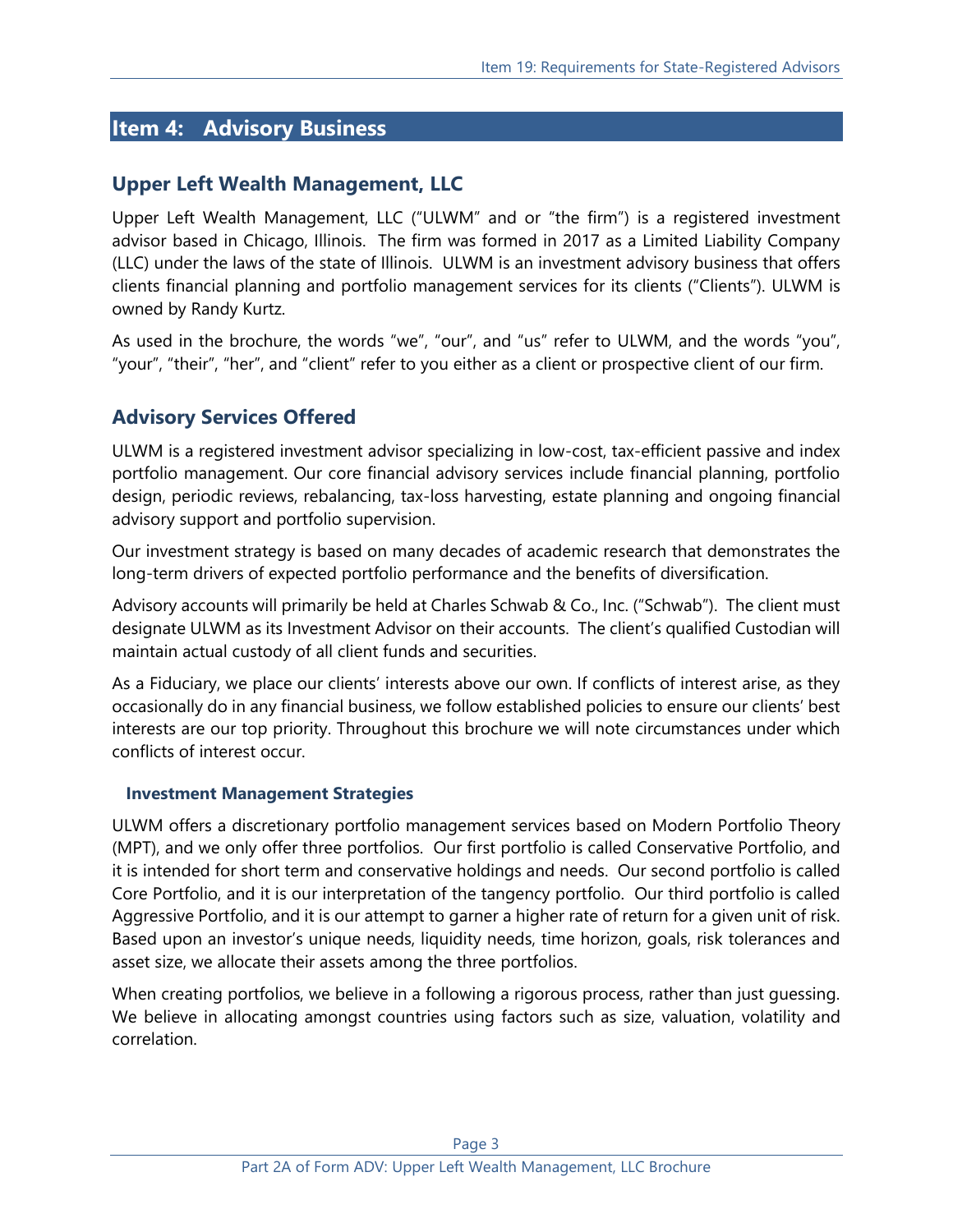#### **Financial Planning Services**

ULWM offers financial planning services to all clients. Financial planning includes cash flow forecasting, Monte Carlo simulation analysis, IRA withdrawal strategies, social security planning, legacy planning, tax management and forecasting and much more. Financial planning is offered to clients at no additional charge.

#### **Our Mission**

ULWM is built on the cornerstones of client trust and a strategy that aims to deliver long-term financial results. Our mission is to deliver unbiased analysis and advice, low-cost investment strategies tailored to personal goals, and excellent service. We place a high value on transparency and objectivity and operate according to fiduciary principles in our clients' best interests. We do not sell products or receive commissions of any kind. We seek long-term relationships as we help clients achieve their financial goals.

## **Client-Tailored Services and Client-Imposed Restrictions**

ULWM tailors its financial advisor service to the individual needs of each Client. Accounts for Clients ("Client Accounts" or "Accounts") are opened and maintained according to the Agreement which describes the discretionary authority that Clients grant to ULWM to manage the client's account(s). To tailor our financial advisor services to each client, ULWM asks each prospective client a series of questions concerning their needs, liquidity needs, time horizon, goals, risk tolerances and asset size. While we do not allow clients to impose investment restrictions, we do tailor the allocation of the three strategies to each client.

## **Wrap Fee Programs**

The firm does not participate in wrap fee programs. (Wrap fee programs offer services for one allinclusive fee.)

## **Client Assets Under Management**

As disclosed in ULWM's Form ADV Part 1, ULWM manages approximately \$120,129,332.00 of discretionary assets and \$899,500.00 of non-discretionary assets as of 12/31/2021.

## <span id="page-3-0"></span>**Item 5: Fees and Compensation**

## **Methods of Compensation and Fee Schedule**

ULWM is compensated for its advisor services by charging a fee based on the market value of a client's accounts. ULWM reserves the right, in its sole discretion, to reduce or waive the advisory fee for the Accounts of some clients without notice to, or fee adjustment for, other clients.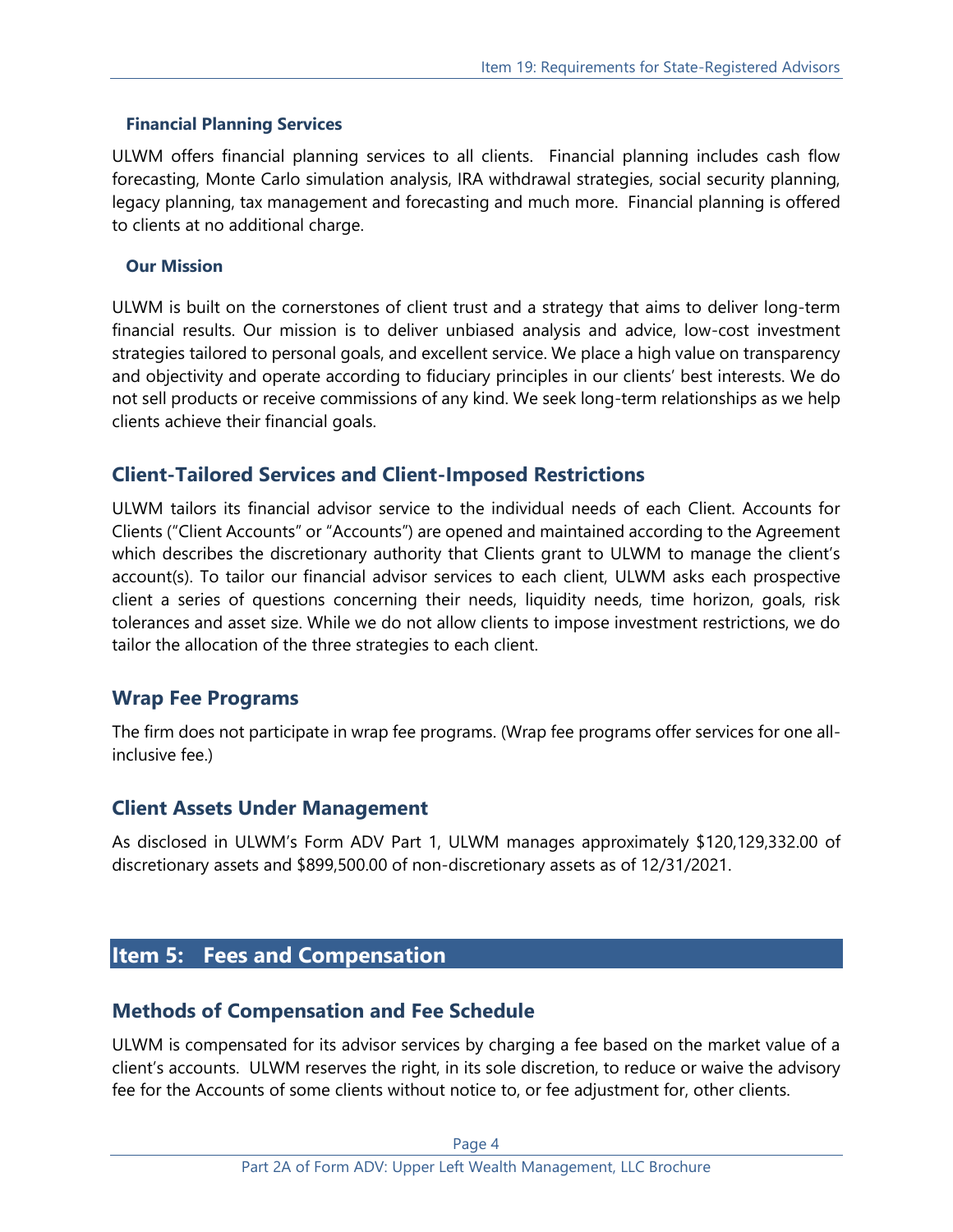ULWM's fees are calculated as follows, and the specific manner in which our fees are charged is established in the agreement. There are four tiers of fees, based on client assets under management. For the first \$500,000 in assets, the annualized fee is 0.95%. For assets \$500,001- \$1,000,000, the annualized fee is 0.75%, for assets \$1,000,001-\$5,000,000 the annualized fee is 0.50%, and for assets over \$5,000,000, the annualized fee is 0.25%.

The fee shall be charged in advance on a monthly basis based upon the value of assets under management on the last business day of the prior month, or based upon value of assets transferred or deposited into the account, and then divided by 12. Per our account agreement, we instruct the custodian to deduct fees directly from client accounts (please see Item 15 for more information regarding the deduction of ULWM's management fees from client accounts at the custodian). Schwab will send a statement to the client, at least quarterly, indicating all amounts disbursed from the account including the amount of management fees paid directly to us.

A client may make additions to and withdrawals from the account at any time. If assets are deposited into an account after the inception of a month, the fee payable with respect to such assets will be prorated based on the number of days remaining in the month. A client may withdraw account assets on notice to us, subject to the usual and customary securities settlement procedures. For partial withdrawals within a billing period, we shall credit our unearned fee towards the next month's fee. Clients are advised that when transferred securities are liquidated, they are subject to fees assessed at the mutual fund level (i.e. contingent deferred sales charge) and/or tax ramifications. At any time, a client may terminate an account, or withdraw all or part of an account, or update her investment profile, which may initiate an adjustment in the accounts' holdings. If a client terminates their agreement with us after having been charged the monthly fee, we will credit their account a prorated amount based on the days remaining in the month. If client terminates their agreement with us, and if fees have not yet been charged for the current month, client must pay any outstanding aggregate fees for the period from the day immediately following the last day of the last calendar month for which client has paid, through the effective date of such termination. At any time, a client may request the underlying asset and fee schedule for their individual fee calculations.

When selling presentations, model portfolios and applications to other advisors, our fees are based on basis points per advisor AUM and charges for users of our applications.

## **Client Payment of Fees**

ULWM generally requires fees to be prepaid on a monthly basis. ULWM will deduct advisory fees directly from the client's account provided that (i) the client provides written authorization to the qualified custodian, and (ii) the qualified custodian sends the client a statement, at least quarterly, indicating all amounts disbursed from the account.

The client is responsible for verifying the accuracy of the fee calculation, as the client's custodian will not verify the calculation.

A client investment advisory agreement may be terminated by either party for any reason upon receipt of written notice. Upon termination of any account, any unearned, prepaid fees will be promptly refunded.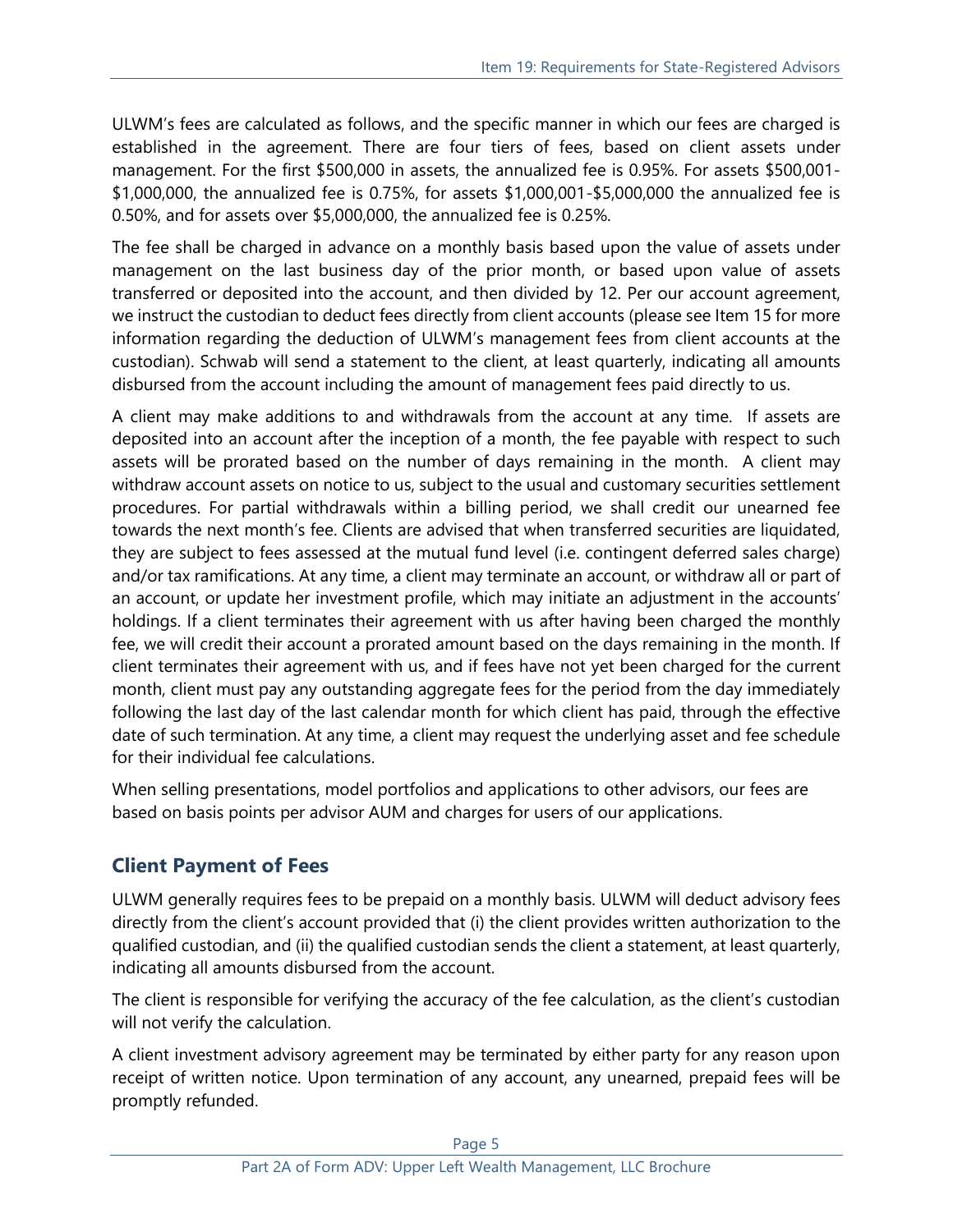## **Additional Client Fees Charged**

ULWM is a "fee only" investment advisor, and other than its advisory fee described above, neither the firm nor its employees receive or accept any direct or indirect compensation related to investments that are purchased or sold for client accounts. This means clients will not be sold investment products or services that create additional fees or compensation to benefit ULWM or its employees or its affiliates other than those described in this Brochure.

Clients may pay other fees or expenses to third parties. The issuer of some of the securities or products we purchase for clients, such as ETFs or other similar financial products, may charge product fees that affect clients. ULWM does not charge these fees to clients and does not benefit directly or indirectly from any such fees. An ETF typically includes embedded expenses that may reduce the fund's net asset value, and therefore directly affect the fund's performance and indirectly affect a client's portfolio performance or an index benchmark comparison. Expenses of an ETF may include management fees, custodian fees, brokerage commissions, and legal and accounting fees. ETF expenses may change from time to time at the sole discretion of the ETF issuer. In addition, clients who use a portfolio line of credit to obtain a loan secured by the assets of their taxable accounts will be charged interest on the outstanding balance. Portfolio line of credit can be used to meet various cash needs but cannot be used to purchase investment securities.

Please refer to the Brokerage Practices section (Item 12) for additional information regarding the firm's brokerage practices.

## **External Compensation for the Sale of Securities to Clients**

ULWM advisory professionals are compensated solely through a salary and bonus structure. ULWM is not paid any sales, service or administrative fees for the sale of mutual funds or any other investment products with respect to managed advisory assets.

## <span id="page-5-0"></span>**Item 6: Performance-Based Fees and Side-by-Side Management**

ULWM does not charge performance-based fees and therefore has no economic incentive to manage clients' portfolios in any way other than what is in their best interests.

## <span id="page-5-1"></span>**Item 7: Types of Clients**

We generally provide investment advice to individuals, trusts, business accounts, incorporated organizations, and individual retirement accounts (IRA, ROTH IRA, SEP IRA, etc.).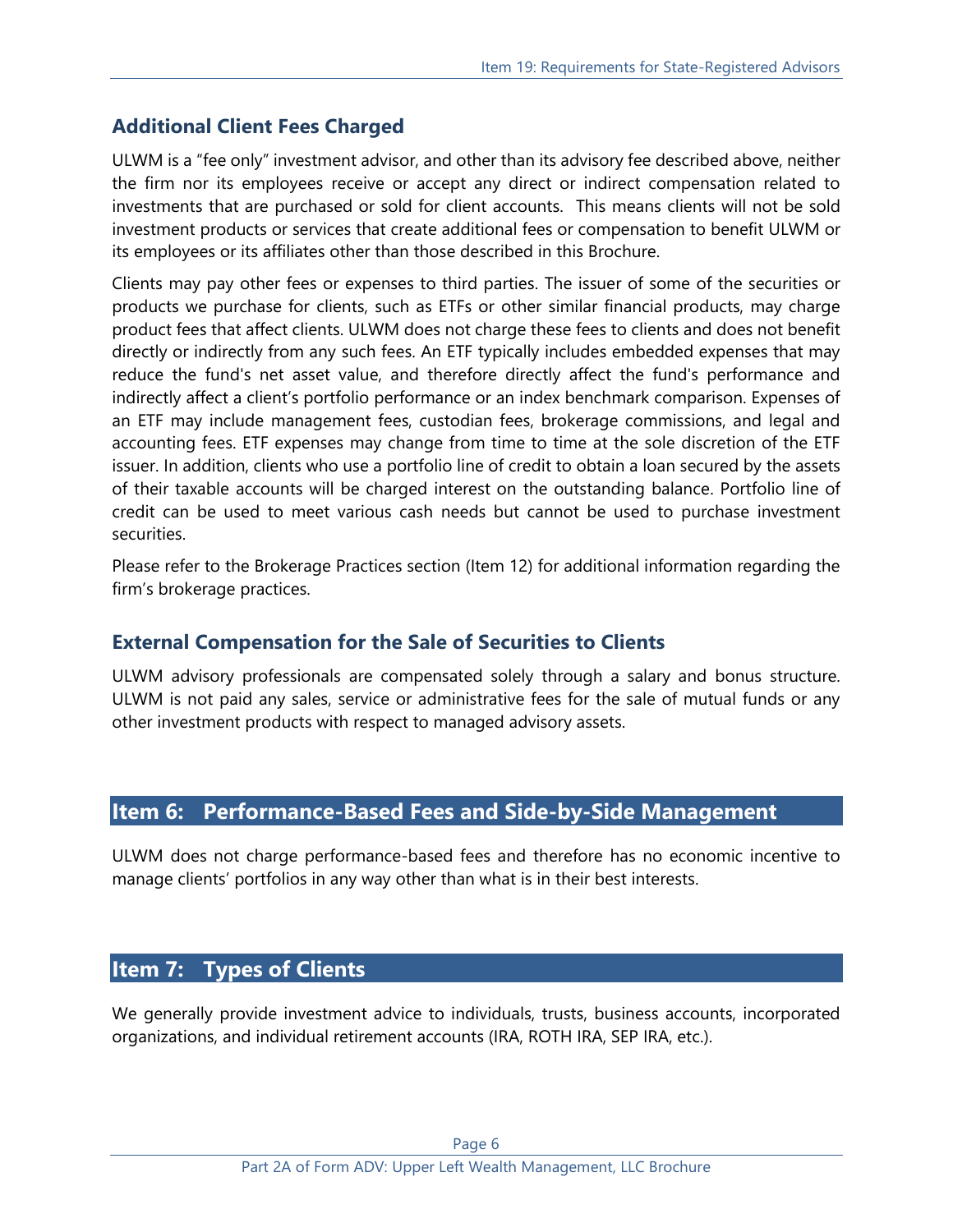The minimum amount required to open and maintain an account with us is \$500,000, though we may accept smaller accounts at our discretion. Our optimal client understands the principles of passive and index investing and is committed to a long-term, buy-and hold strategy.

## <span id="page-6-0"></span>**Item 8: Methods of Analysis, Investment Strategies, and Risk of Loss**

## **Methods of Analysis and Investment Strategies**

#### **Investing in securities involves a risk of loss that you, as a client, should be prepared to bear.**

#### **Methods of Analysis**

ULWM provides clients with investment management services that are based on Modern Portfolio Theory (MPT). MPT attempts to maximize a portfolio's expected return for a given amount of portfolio risk, or equivalently minimize risk for a given level of expected return, by selecting the proportions of various portfolios and securities.

Based on the information received from clients regarding their needs, liquidity needs, time horizon, goals, risk tolerances and asset size, ULWM seeks to create an individualized investment plan using the optimal mix of our three portfolios (Conservative Portfolio, Core Portfolio and Aggressive Portfolio). Clients who allocate some portion of their assets to Tangency Portfolio will have exposure to the following eight asset classes through ETFs and mutual funds: U.S. equities, International equities, Emerging Market equities, U.S. Bonds, International Bonds, Emerging Market bonds, Real Estate, and Commodities. Our Conservative Portfolio and Aggressive Portfolio have exposure to some of, but not always all of, those asset classes.

ULWM periodically reviews 100s of ETFs and mutual funds to identify the most appropriate funds to include in our portfolios. We look for ETFs and mutual funds that minimize cost and tracking error, allocate assets in ways that we believe prudent, charge relatively low fees, and offer market liquidity. In general, we favor ETF investments and often have 100% of our assets in ETF investments. **We choose ETFs and mutual funds that are expected to have sufficient liquidity to allow client withdrawals at any time. Further, our custodian offers many ETFs and mutual funds where, if we invest in those funds, we may be charged lower custodian fees such as trading expenses. This creates an incentive for us to favor investing in those funds. We will invest in those funds when we believe they are reasonably similar to, or superior to, other funds in which we are considering investing client assets. By favoring these funds, we are able to reduce our cost structure, and that enables us to reduce the fees we charge our clients.**

ULWM monitors our clients' portfolios daily and periodically rebalances them back to the clients' target mix in an effort to optimize returns for the intended level of risk.

**Tax-Loss Harvesting.** Tax-loss harvesting is a technique used to lower your taxes while maintaining the expected risk and return profile of your portfolio. It harvests previously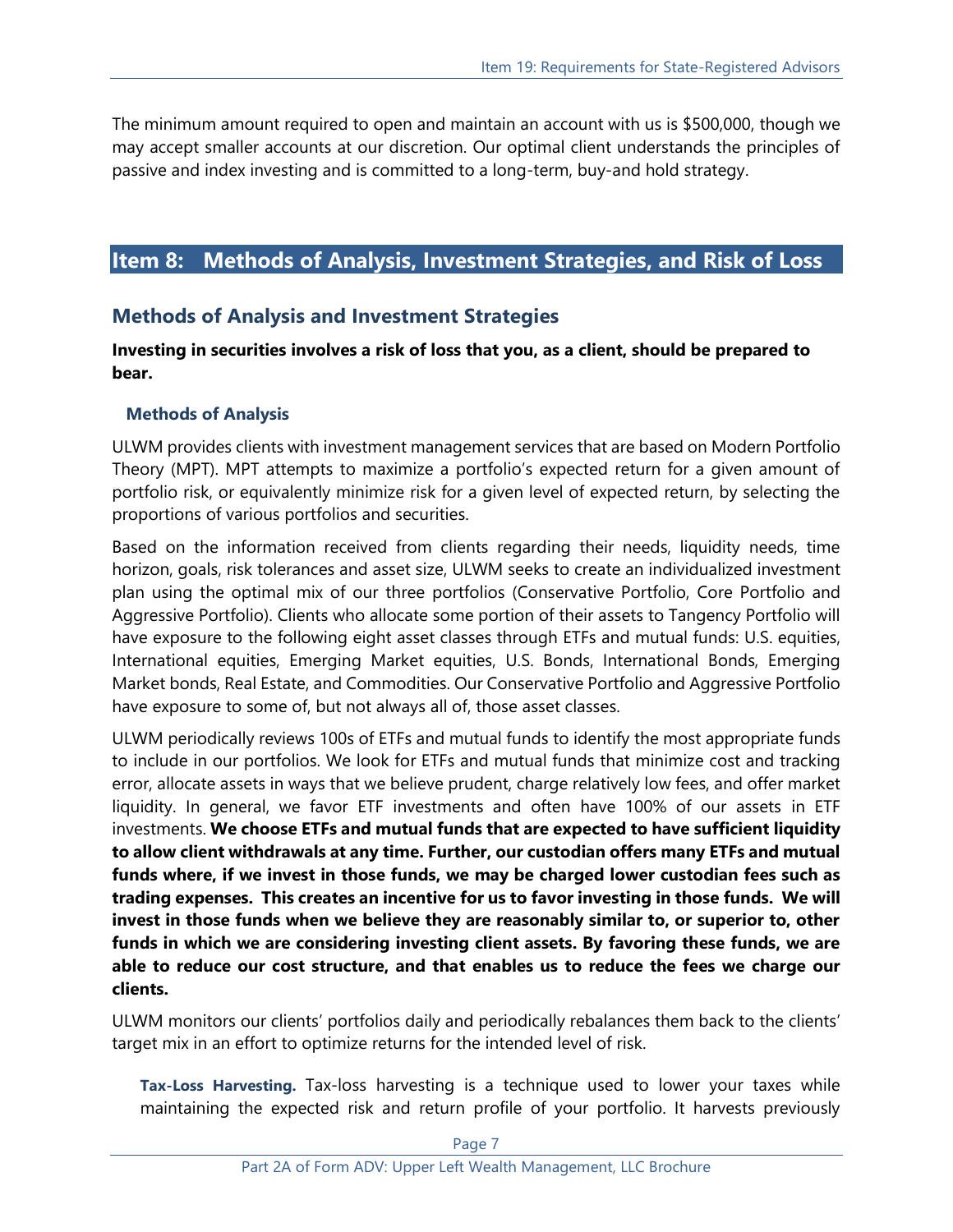unrecognized investment losses to offset taxes due on your other gains and income by selling a security at loss to accelerate the realization of capital loss and investing the proceeds in a security with closely-correlated risk and return characteristics. The realized loss can be applied to lower your tax liability and the tax savings can be reinvested to grow the value of your portfolio.

**Long-Term, Buy and Hold Investment Philosophy.** ULWM adheres to a long-term, buy-andhold investment philosophy. While ULWM reserves the right to act otherwise if it feels that it is in the best interests of its clients, ULWM does not try to time the market and in general, ULWM intentionally does not react market movements in managing client Accounts other than through rebalancing and tax-loss harvesting.

#### **Risk Considerations**

ULWM cannot guarantee any level of performance or that any client will avoid a loss of Account assets. Any investment in securities involves the possibility of financial loss that clients should be prepared to bear. When evaluating risk, financial loss may be viewed differently by each client and may depend on many different risk items, each of which may affect the probability of adverse consequences and the magnitude of any potential losses. The following risks may not be allinclusive but should be considered carefully by a prospective client before retaining ULWM's services. These risks should be considered as possibilities, with additional regard to their actual probability of occurring and the effect on a client if there is in fact an occurrence.

**Market Risk.** The price of any security or the value of an entire asset class can decline for a variety of reasons outside of ULWM's control, including, but not limited to, changes in the macroeconomic environment, unpredictable market sentiment, forecasted or unforeseen economic developments, interest rates, regulatory changes, and domestic or foreign political, demographic, or social events. If a client has a high allocation in a particular asset class, it may negatively affect overall performance to the extent that the asset class underperforms relative to other market assets. Conversely, a low allocation to a particular asset class that outperforms other asset classes in a particular period will cause that client account to underperform relative to the overall market.

**Advisory Risk.** There is no guarantee that ULWM's judgment or investment decisions about particular securities or asset classes will necessarily produce the intended results. It is possible that clients or ULWM itself may experience computer equipment failure, loss of internet access, viruses, or other events that may impair access to ULWM's software based financial advisory service. ULWM and its representatives are not responsible to any client for losses unless caused by ULWM breaching its fiduciary duty.

**Volatility and Correlation Risk.** ULWM's security selection process is based in part on a careful evaluation of past price performance and volatility to evaluate future probabilities. It is possible that different or unrelated asset classes may exhibit similar price changes in similar directions which may adversely affect a client's account and may become more acute in times of market upheaval or high volatility. Past performance is no guarantee of future results, and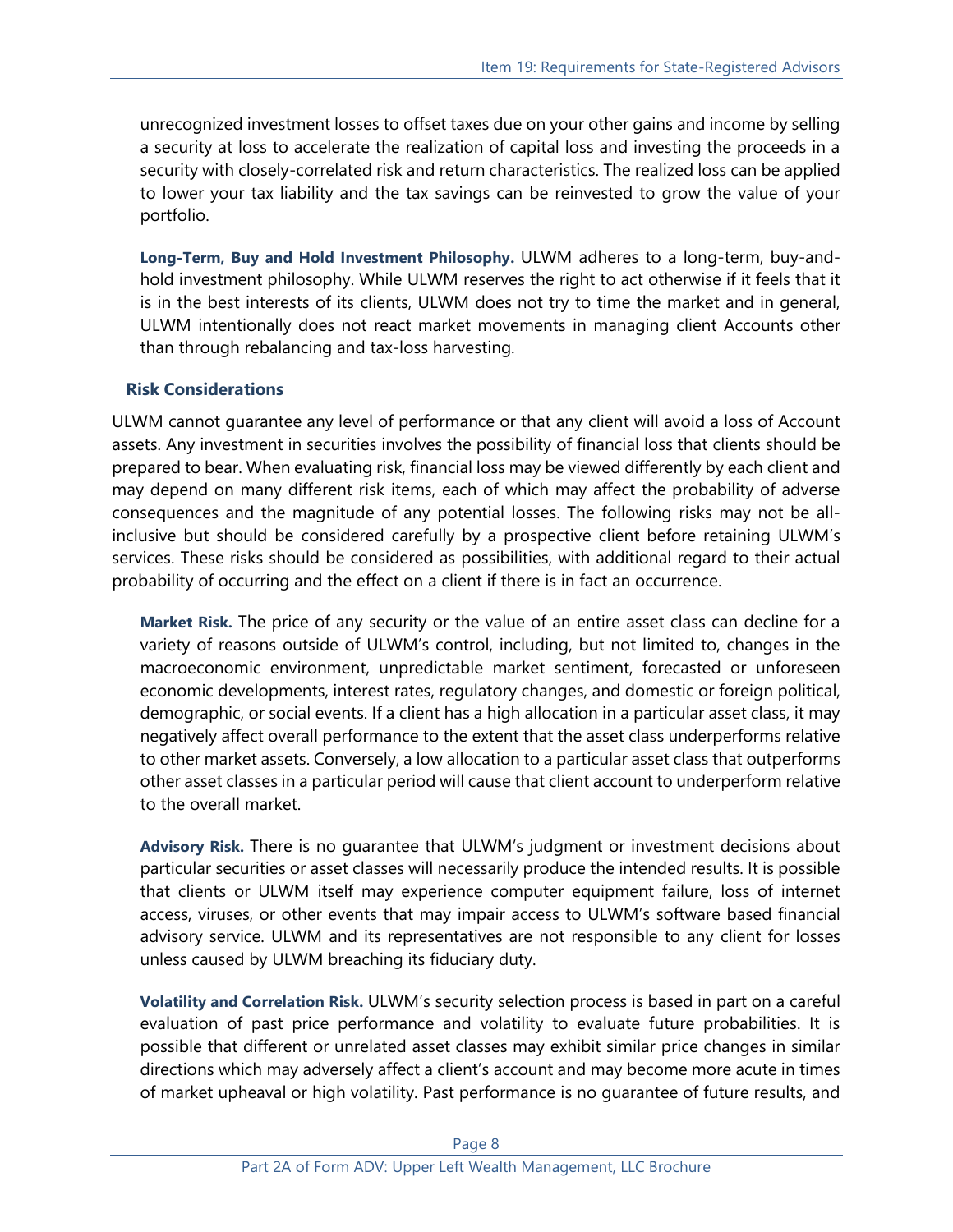any historical returns, expected returns, or probability projections may not reflect actual future performance. Liquidity and Valuation Risk – High volatility and/or the lack of deep and active liquid markets for a security may prevent a client from selling his or her securities at all, or at an advantageous time or price because ULWM's executing custodian may have difficulty finding a buyer and may be forced to sell at a significant discount to market value. Some securities (including ETFs) that hold or trade financial instruments may be adversely affected by liquidity issues as they manage their portfolios. While ULWM values the securities held in client accounts based on reasonably available exchange traded security data, ULWM may from time to time receive or use inaccurate data, which could adversely affect security valuations, transaction size for purchases or sales, and/or the resulting advisory fees paid by a client to ULWM.

**Credit Risk.** ULWM cannot control and clients are exposed to the risk that financial intermediaries or security issuers may experience adverse economic consequences that may include impaired credit ratings, default, bankruptcy or insolvency, any of which may affect portfolio values or management. This risk applies to assets on deposit with any custodian utilized by client, notwithstanding asset segregation and insurance requirements that are beneficial to custodian clients generally. In addition, exchange trading venues or trade settlement and clearing intermediaries could experience adverse events that may temporarily or permanently limit trading or adversely affect the value of client securities. Finally, any issuer of securities may experience a credit event that could impair or erase the value of the issuer's securities held by a client. ULWM seeks to limit credit risk by generally adhering to the purchase of ETFs, which are subject to regulatory limits on asset segregation and leverage such that fund shareholders are given liquidation priority versus the fund issuer; however, certain funds and products, which ULWM generally does not invest in, may involve higher issuer credit risk because they are not structured as a registered fund. Legislative and Tax Risk - Performance may directly or indirectly be affected by government legislation or regulation, which may include, but is not limited to: changes in investment adviser / financial advisor or securities trading regulation; change in the U.S. government's guarantee of ultimate payment of principal and interest on certain government securities; and changes in the tax code that could affect interest income, income characterization and/or tax reporting obligations (particularly for ETF securities dealing in natural resources). ULWM does not engage in tax planning, and in certain circumstances a client may incur taxable income on his or her investments without a cash distribution to pay the tax due.

**Tax Loss Harvesting Risk.** Tax-loss harvesting is a technique used to lower your taxes while maintaining the expected risk and return profile of your portfolio. Tax-loss harvesting entails the following risks:

Clients should confer with their personal tax advisor regarding the tax consequences of investing with ULWM and engaging in the tax-loss harvesting strategy, based on their particular circumstances. Clients and their personal tax advisors are responsible for how the transactions in the client's account are reported to the Internal Revenue Service ("IRS") or any other taxing authority. ULWM assumes no responsibility to you for the tax consequences of any transaction.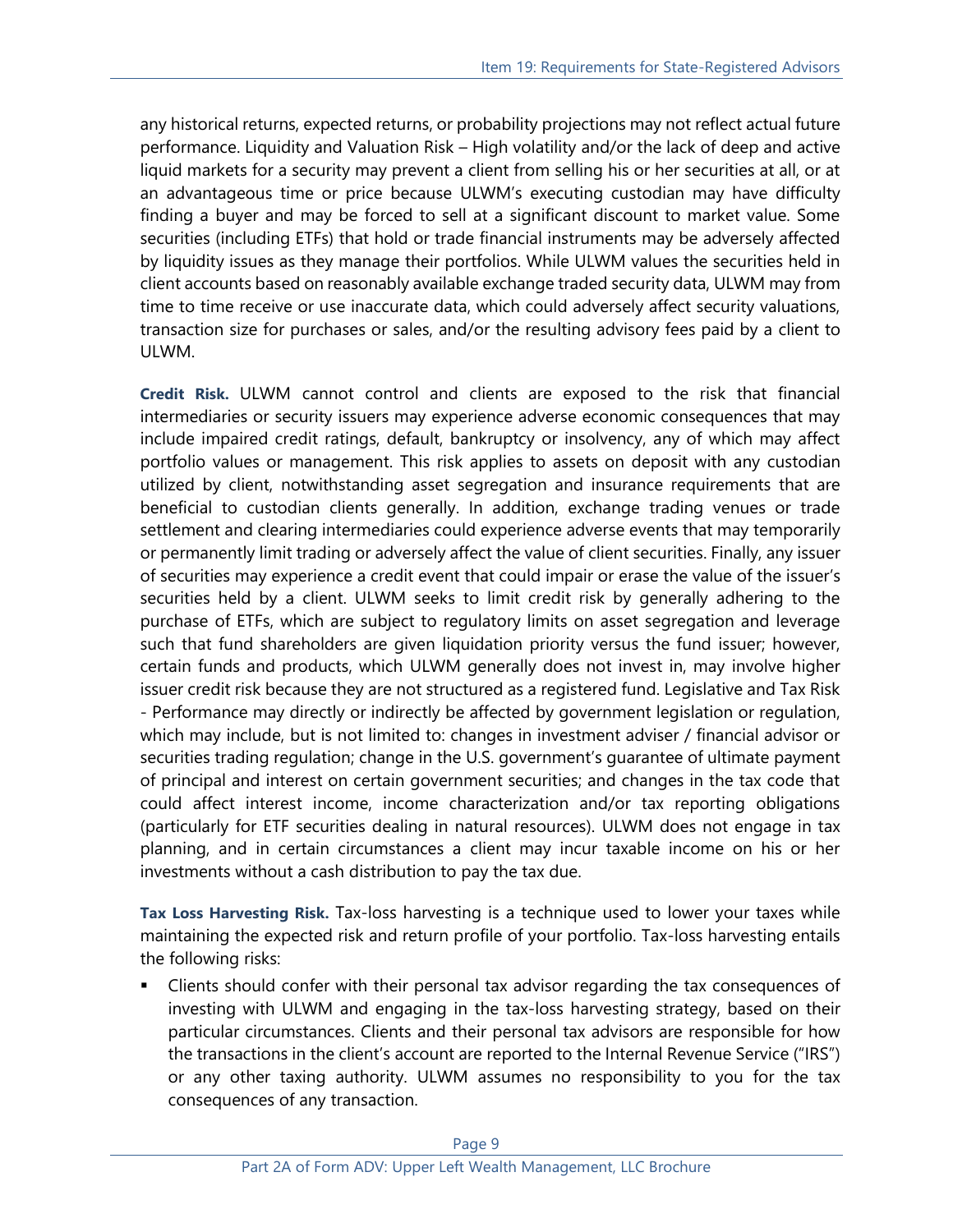- **■** ULWM's tax-loss harvesting strategy is not intended as tax advice, and ULWM does not represent in any manner that the tax consequences described will be obtained or that ULWM's investment strategy will result in any particular tax consequence. The tax consequences of this strategy and other ULWM strategies are complex and may be subject to challenge by the IRS. This strategy was not developed to be used by, and it cannot be used by, any investor to avoid penalties or interest.
- When ULWM replaces investments with "similar" investments as part of the tax-loss harvesting strategy, it is a reference to investments that are expected, but are not guaranteed, to perform similarly and that might lower a client's tax bill while maintaining a similar expected risk and return on the client's portfolio. Expected returns and risk characteristics are no guarantee of actual performance.
- A client must notify ULWM of specific stocks in which the client is prohibited from investing. If a client instructs ULWM not to purchase certain stocks, ULWM will select an alternate stock to purchase on the client's behalf or if ULWM deems no other stock as appropriate, not invest in an alternate stock.
- **■** The performance of the new securities purchased through the tax-loss harvesting service may be better or worse than the performance of the securities that are sold for tax-loss harvesting purposes.
- **•** The effectiveness of the tax-loss harvesting strategy to reduce the tax liability of the client will depend on the client's entire tax and investment profile, including purchases and dispositions in a client's (or client's spouse's) accounts outside of ULWM and type of investments (e.g., taxable or nontaxable) or holding period (e.g., short- term or long-term). The utilization of losses harvested through the strategy will depend upon the recognition of capital gains in the same or a future tax period, and in addition may be subject to limitations under applicable tax laws, e.g., if there are insufficient realized gains in the tax period, the use of harvested losses may be limited to a \$3,000 deduction against income and distributions. Losses harvested through the strategy that are not utilized in the tax period when recognized (e.g., because of insufficient capital gains and/or significant capital loss carryforwards), generally may be carried forward to offset future capital gains, if any.
- Be aware that if the client and/or the client's spouse have other taxable or nontaxable investment accounts, and the client holds in those accounts any of the securities (including options contracts) held in the client's ULWM account, the client cannot trade any of those securities 30 days before or after ULWM trades those same securities as part of the taxloss harvesting strategy to avoid possible wash sales and, as a result, a nullification of any tax benefits of the strategy. For more information on the wash sale rule, please read IRS Publication 550.
- ULWM only monitors for tax-loss harvesting for accounts within ULWM. The client is responsible for monitoring their and their spouse's accounts outside of ULWM to ensure that transactions in the same security or a substantially similar security do not create a "wash sale." A wash sale is the sale at a loss and purchase of the same security or substantially similar security within 30 days of each other. If a wash sale transaction occurs, the IRS may disallow or defer the loss for current tax reporting purposes. More specifically,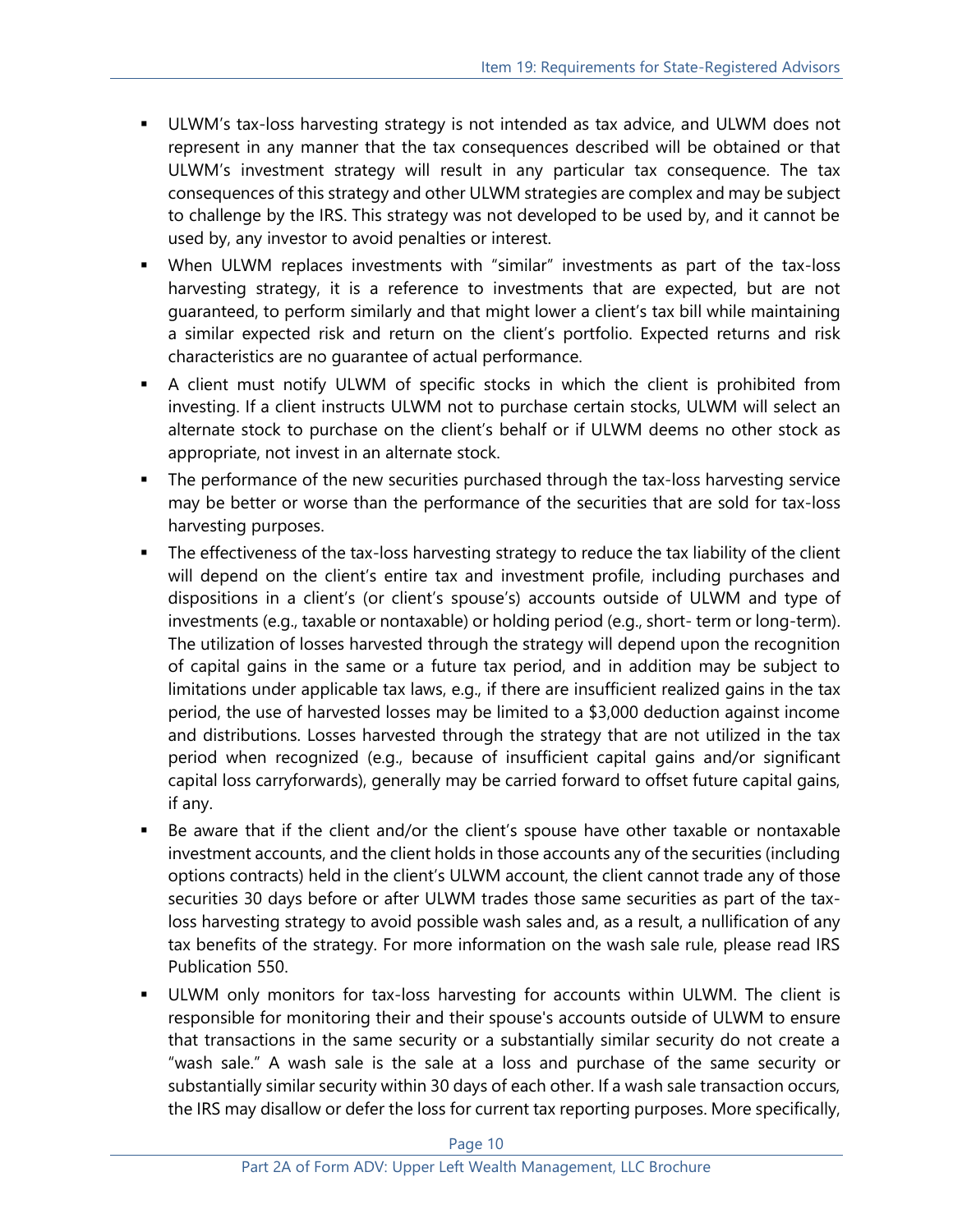the wash sale period for any sale at a loss consists of 61 calendar days: the day of the sale, the 30 days before the sale, and the 30 days after the sale. The wash sale rule postpones losses on a sale, if replacement shares are bought around the same time. ULWM may lack visibility to certain wash sales, should they occur as a result of external or unlinked accounts, and therefore ULWM may not be able to provide notice of such wash sale in advance of the client's receipt of the IRS Form 1099.

- Except as set forth below, ULWM will monitor only a client's (or client's spouse's) ULWM accounts to determine if there are unrealized losses for purposes of determining whether to harvest such losses. Transactions outside of ULWM accounts may affect whether a loss is successfully harvested and, if so, whether that loss is usable by the client in the most efficient manner. A client may also request that ULWM monitor the client's spouse's accounts or their IRA accounts at ULWM to avoid the wash sale disallowance rule.
- Under certain limited circumstances, there is a chance that ULWM trading attributed to tax-loss harvesting may create capital gains. In addition, tax-loss harvesting strategies may produce losses, which may not be offset by sufficient gains in the account.

**Potentially High Levels of Trading Risk.** Our strategy does not inherently involve high turnover, but we do adjust allocations based on market movement. ULWM's investment strategies, including portfolio rebalancing and tax-loss harvesting, can lead to high levels of trading. High levels of trading could result in (a) trade executions that may occur at prices beyond the bidask spread (if quantity demanded exceeds quantity available at the bid or ask); (b) trading that may disqualify some dividends from qualified dividend treatment; and (c) unforeseen trading errors.

**Foreign Investing and Emerging Markets Risk.** Foreign investing involves risks not typically associated with U.S. investments, and the risks may be exacerbated further in emerging market countries. These risks may include, among others, adverse fluctuations in foreign currency values, as well as adverse political, social and economic developments affecting one or more foreign countries. In addition, foreign investing may involve less publicly available information and more volatile or less liquid securities markets, particularly in markets that trade a small number of securities, have unstable governments, or involve limited industry. Investments in foreign countries could be affected by factors not present in the U.S., such as restrictions on receiving the investment proceeds from a foreign country, foreign tax laws or tax withholding requirements, unique trade clearance or settlement procedures, and potential difficulties in enforcing contractual obligations or other legal rules that jeopardize shareholder protection. Foreign accounting may be less transparent than U.S. accounting practices and foreign regulation may be inadequate or irregular.

**ETF Risks, including Net Asset Valuations and Tracking Error.** ETF performance may not exactly match the performance of the index or market benchmark that the ETF is designed to track because 1) the ETF will incur expenses and transaction costs not incurred by any applicable index or market benchmark; 2) certain securities comprising the index or market benchmark tracked by the ETF may, from time to time, temporarily be unavailable; and 3) supply and demand in the market for either the ETF and/or for the securities held by the ETF may cause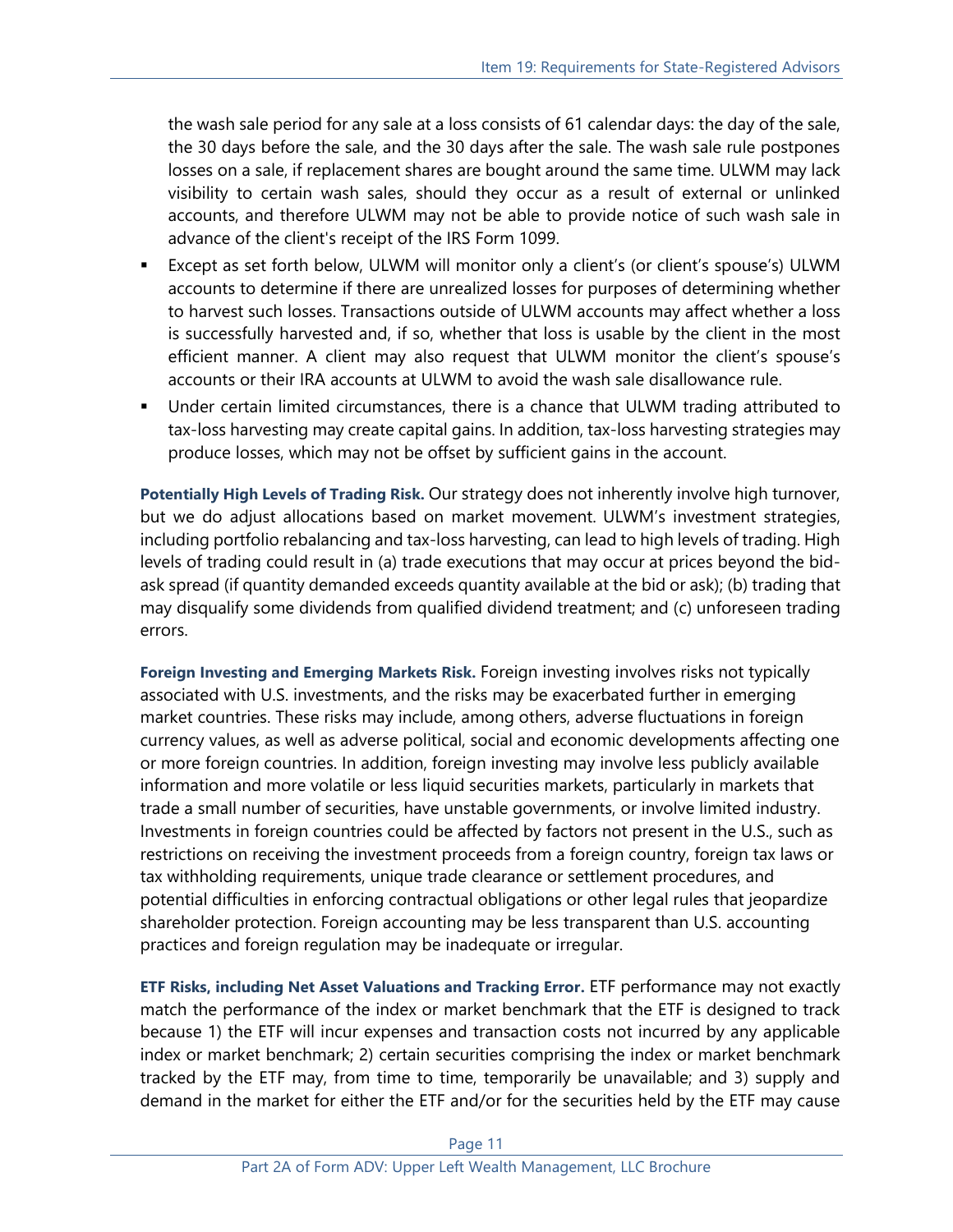the ETF shares to trade at a premium or discount to the actual net asset value of the securities owned by the ETF. Certain ETF strategies may from time to time include the purchase of fixed income, commodities, foreign securities, American Depositary Receipts, or other securities for which expenses and commission rates could be higher than normally charged for exchange traded equity securities, and for which market quotations or valuation may be limited or inaccurate. Clients should be aware that to the extent they invest in ETF securities they will pay two levels of advisory compensation – advisory fees charged by ULWM plus any management fees charged by the issuer of the ETF. This scenario may cause a higher advisory cost (and potentially lower investment returns) than if a client purchased the ETF directly. An ETF typically includes embedded expenses that may reduce the fund's net asset value, and therefore directly affect the fund's performance and indirectly affect a client's portfolio performance or an index benchmark comparison. Expenses of the fund may include ETF management fees, custodian fees, brokerage commissions, and legal and accounting fees. ETF expenses may change from time to time at the sole discretion of the ETF issuer. ULWM discloses each ETF's current information, including expenses, on the Site. ETF tracking error and expenses may vary.

**Mutual Fund Risk.** Investing in mutual funds carries inherent risk. The major risks of investing in a mutual fund include the quality and experience of the portfolio management team and its ability to create fund value by investing in securities that have positive returns, the amount of individual company diversification, the type and amount of industry diversification, and the type and amount of sector diversification within specific industries. In addition, mutual funds tend to be tax inefficient and therefore investors may pay capital gains taxes on fund investments while not having yet sold the fund. Mutual fund investments bear additional expenses based on a pro-rata share of operating expenses, including potential duplication of management fees. The risk of owning a mutual fund generally reflects the risks of owning the underlying securities held by mutual fund.

Clients should be aware that to the extent they invest in mutual fund investments they will pay two levels of advisory compensation – advisory fees charged by ULWM plus any management fees charged by the issuer of the mutual fund. This scenario may cause a higher advisory cost (and potentially lower investment returns) than if a client purchased the mutual fund directly.

A mutual fund typically includes embedded expenses that may reduce the fund's net asset value, and therefore directly affect the fund's performance and indirectly affect a client's portfolio performance or an index benchmark comparison. Expenses of the fund may include investment advisor management fees, custodian fees, brokerage commissions, and legal and accounting fees. Mutual fund expenses may change from time to time at the sole discretion of the mutual fund issuer. Mutual fund expenses may vary.

**Inflation, Currency, and Interest Rate Risks.** Security prices and portfolio returns will likely vary in response to changes in inflation and interest rates. Inflation causes the value of future dollars to be worth less and may reduce the purchasing power of an investor's future interest payments and principal. Inflation also generally leads to higher interest rates, which in turn may cause the value of many types of fixed income investments to decline. In addition, the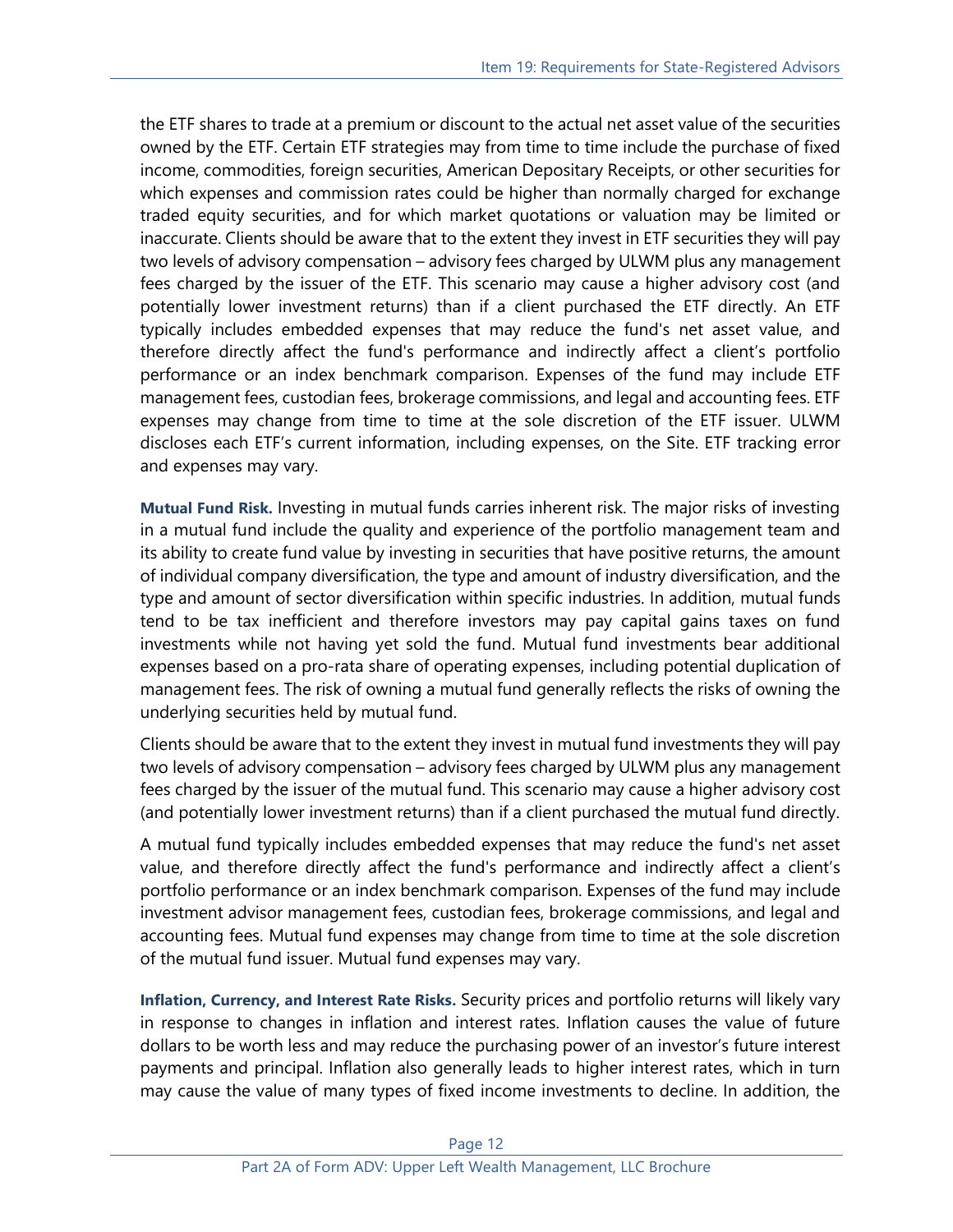relative value of the U.S. dollar-denominated assets primarily managed by ULWM may be affected by the risk that currency devaluations affect client purchasing power.

**Bond Investments.** We access the bond markets through our purchases of ETFs and Mutual funds. Through these securities, we are subject to the following risks:

**Fixed Income Securities Risk.** Fixed income securities carry additional risks than those of equity securities described above. These risks include the company's ability to retire its debt at maturity, the current interest rate environment, the coupon interest rate promised to bondholders, legal constraints, jurisdictional risk (U.S or foreign) and currency risk. If bonds have maturities of ten years or greater, they will likely have greater price swings when interest rates move up or down. Foreign bonds have liquidity and currency risk.

**Corporate Debt, Commercial Paper and Certificates of Deposit.** Fixed income securities carry additional risks than those of equity securities described above. These risks include the company's ability to retire its debt at maturity, the current interest rate environment, the coupon interest rate promised to bondholders, legal constraints, jurisdictional risk (U.S or foreign) and currency risk. If bonds have maturities of ten years or greater, they will likely have greater price swings when interest rates move up or down. The shorter the maturity the less volatile the price swings. Foreign bonds also have liquidity and currency risk.

Commercial paper and certificates of deposit are generally considered safe instruments, although they are subject to the level of general interest rates, the credit quality of the issuing bank and the length of maturity. With respect to certificates of deposit, depending on the length of maturity there can be prepayment penalties if the client needs to convert the certificate of deposit to cash prior to maturity.

**Municipal Securities**. – Municipal securities carry additional risks than those of corporate and bank-sponsored debt securities described above. These risks include the municipality's ability to raise additional tax revenue or other revenue (in the event the bonds are revenue bonds) to pay interest on its debt and to retire its debt at maturity. Municipal bonds are generally tax free at the federal level, but may be taxable in individual states where the client resides, and capital gains and losses are generally taxable at all levels of government,

**Government and Agency Mortgage-Backed Securities.** – The principal issuers or guarantors of mortgage-backed securities are the Government National Mortgage Association ("GNMA"), Fannie Mae ("FNMA") and the Federal Home Loan Mortgage Corporation ("FHLMC"). GNMA, a wholly owned U.S. government corporation within the Department of Housing and Urban Development ("HUD"), creates pass-through securities from pools of government-guaranteed (Farmers' Home Administration, Federal Housing Authority or Veterans Administration) mortgages. The principal and interest on GNMA pass-through securities are backed by the full faith and credit of the U.S. government.

FNMA, which is a U.S. government-sponsored corporation owned entirely by private stockholders that is subject to regulation by the secretary of HUD, and FHLMC, a corporate instrumentality of the U.S. government, issue pass-through securities from pools of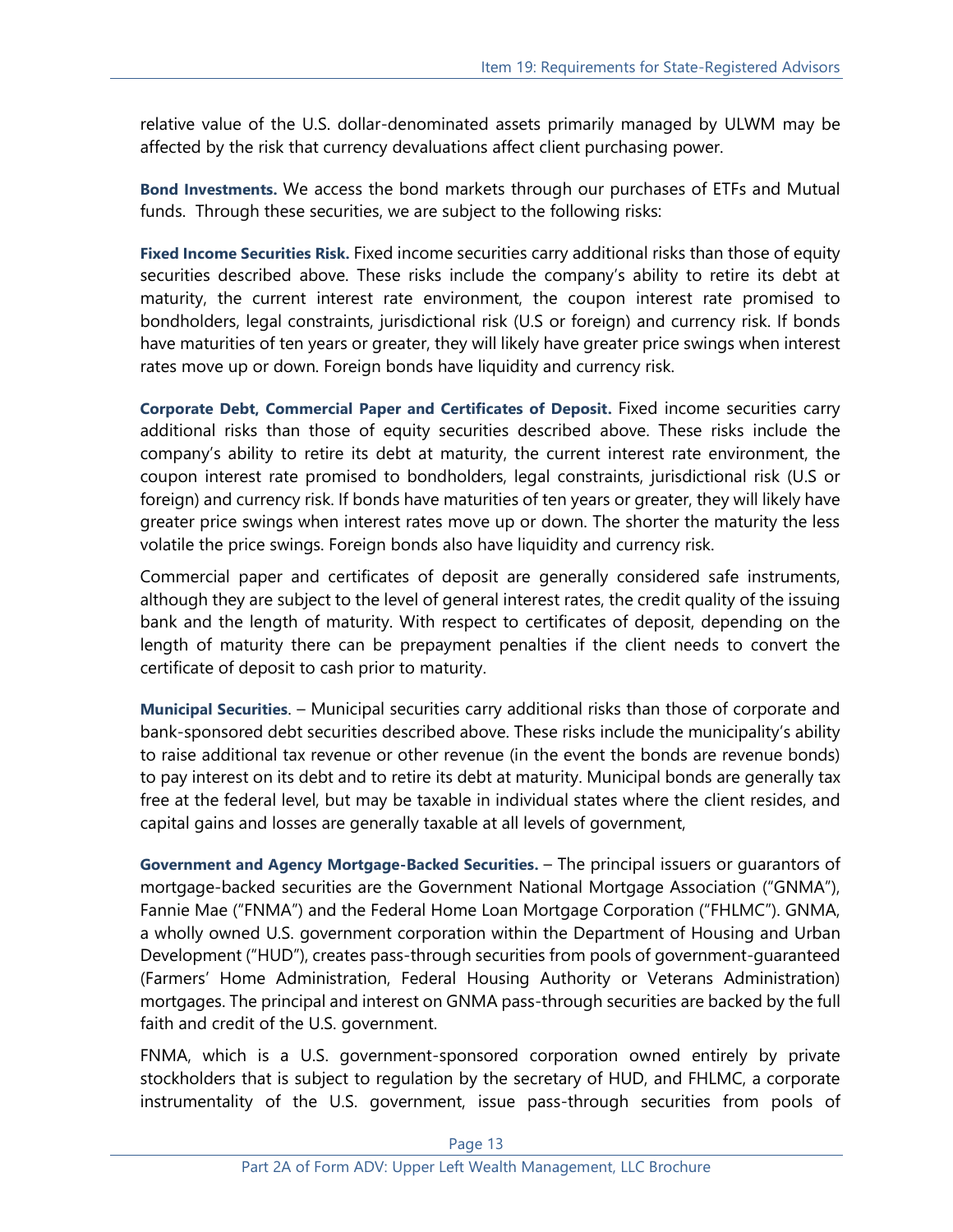conventional and federally insured and/or guaranteed residential mortgages. FNMA guarantees full and timely payment of all interest and principal, and FHMLC guarantees timely payment of interest and ultimate collection of principal of its pass-through securities. Mortgage-backed securities from FNMA and FHLMC are not backed by the full faith and credit of the U.S. government.

**Corporate Debt Obligations.** – Corporate debt obligations include corporate bonds, debentures, notes, commercial paper and other similar corporate debt instruments. Companies use these instruments to borrow money from investors. The issuer pays the investor a fixed or variable rate of interest and must repay the amount borrowed at maturity. Commercial paper (short-term unsecured promissory notes) is issued by companies to finance their current obligations and normally has a maturity of less than nine months. In addition, the firm may also invest in corporate debt securities registered and sold in the United States by foreign issuers (Yankee bonds) and those sold outside the U.S. by foreign or U.S. issuers (Eurobonds).

**Mortgage-Backed Securities.** – Mortgage-backed securities represent interests in a pool of mortgage loans originated by lenders such as commercial banks, savings associations, and mortgage bankers and brokers. Mortgage-backed securities may be issued by governmental or government-related entities, or by non-governmental entities such as special-purpose trusts created by commercial lenders.

Pools of mortgages consist of whole mortgage loans or participations in mortgage loans. The majority of these loans are made to purchasers of between one and four family homes. The terms and characteristics of the mortgage instruments are generally uniform within a pool but may vary among pools. For example, in addition to fixed-rate, fixed-term mortgages, the firm may purchase pools of adjustable-rate mortgages, growing equity mortgages, graduated payment mortgages and other types. Mortgage poolers apply qualification standards to lending institutions, which originate mortgages for the pools as well as credit standards and underwriting criteria for individual mortgages included in the pools. In addition, many mortgages included in pools are insured through private mortgage insurance companies.

Mortgage-backed securities differ from other forms of fixed income securities, which normally provide for periodic payment of interest in fixed amounts with principal payments at maturity or on specified call dates. Most mortgage-backed securities, however, are pass-through securities, which means that investors receive payments consisting of a pro rata share of both principal and interest (less servicing and other fees), as well as unscheduled prepayments as loans in the underlying mortgage pool are paid off by the borrowers. Additional prepayments to holders of these securities are caused by prepayments resulting from the sale or foreclosure of the underlying property or refinancing of the underlying loans. As prepayment rates of individual pools of mortgage loans vary widely, it is not possible to accurately predict the average life of a particular mortgage-backed security. Although mortgage-backed securities are issued with stated maturities of up to 40 years, unscheduled or early payments of principal and interest on the mortgages may shorten considerably the securities' effective maturities.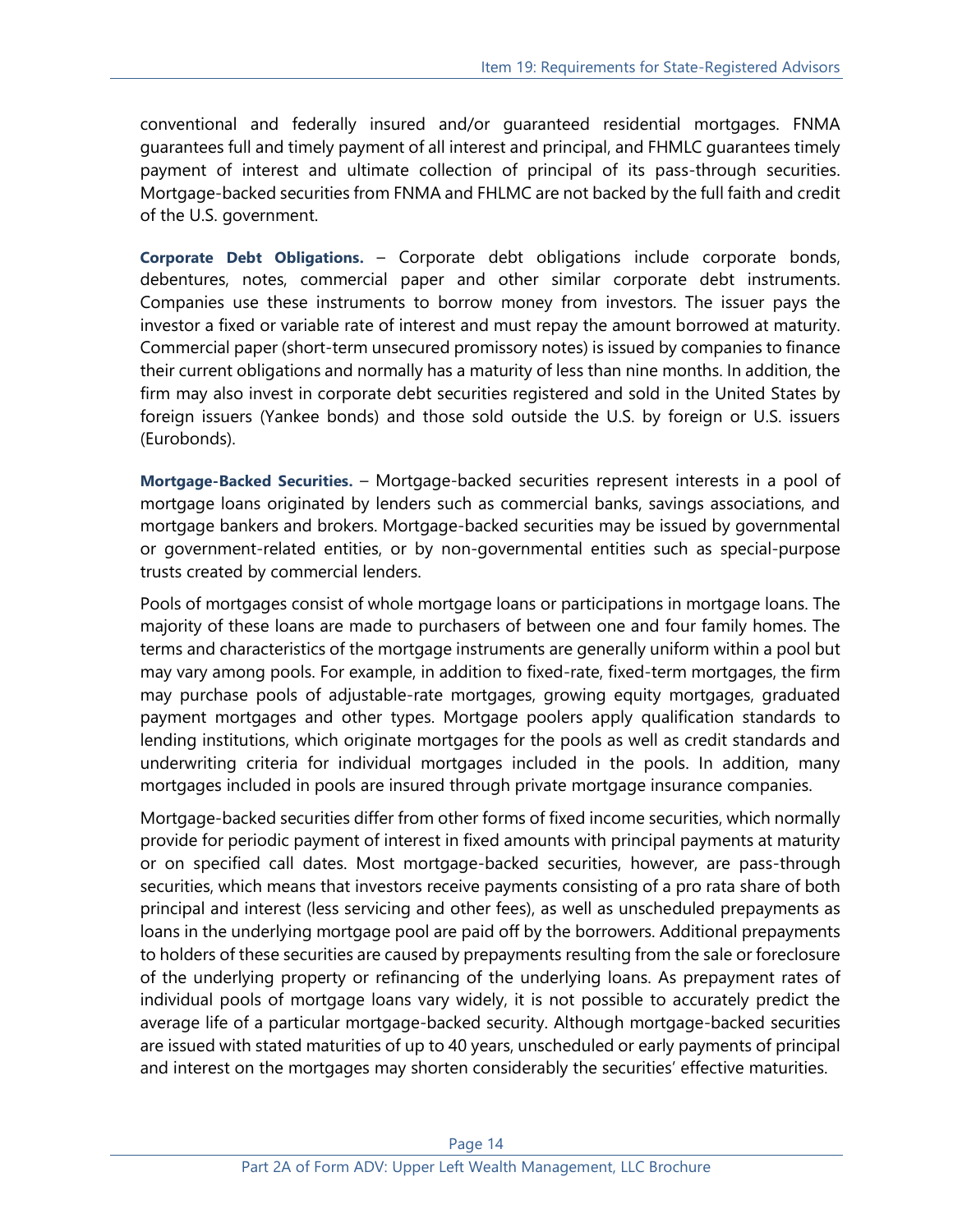**Asset-Backed Securities.** – Like mortgages-backed securities, the collateral underlying assetbacked securities are subject to prepayment, which may reduce the overall return to holders of asset-backed securities. Asset-backed securities present certain additional and unique risks. Primarily, these securities do not always have the benefit of a security interest in collateral comparable to the security interests associated with mortgage-backed securities. Credit card receivables are in general unsecured. Debtors are entitled to the protection of a number of state and federal consumer credit laws, many of which give such debtors the right to set-off certain amounts owed on the credit cards, thereby reducing the balance due.

Generally, automobile receivables are secured by automobiles. Most issuers of automobile receivables permit the loan servicers to retain possession of the underlying obligations. If the servicer were to sell these obligations to another party, there is a risk that the purchaser would acquire an interest superior to that of the holders of the asset-backed securities. In addition, because of the large number of vehicles involved in a typical issuance and the technical requirements under state laws, the trustee for the holders of the automobile receivables may not have a proper security interest in the underlying automobiles. As a result, the risk that recovery on repossessed collateral might be unavailable or inadequate to support payments on asset-backed securities is greater for asset-backed securities than for mortgage-backed securities. In addition, because asset-backed securities are relatively new, the market experience in these securities is limited and the market's ability to sustain liquidity through all phases of an interest rate or economic cycle has not been tested.

**Collateralized Obligations.** Collateralized mortgage obligations ("CMOs") are collateralized by mortgage-backed securities issued by GNMA, FHLMC or FNMA ("mortgage assets"). CMOs are multiple-class debt obligations. Payments of principal and interest on the mortgage assets are passed through to the holders of the CMOs as they are received, although certain classes (often referred to as "tranches") of CMOs have priority over other classes with respect to the receipt of mortgage prepayments. Each tranche is issued at a specific or floating coupon rate and has a stated maturity or final distribution date. Interest is paid or accrues in all tranches on a monthly, quarterly or semi-annual basis. Payments of principal and interest on mortgage assets are commonly applied to the tranches in the order of their respective maturities or final distribution dates, so that generally no payment of principal will be made on any tranche until all other tranches with earlier stated maturity or distribution dates have been paid in full.

Collateralized debt obligations ("CDOs") include collateralized bond obligations ("CBOs"), collateralized loan obligations ("CLOs") and other similarly structured securities. CBOs and CLOs are types of asset-backed securities. A CBO is a trust that is backed by a diversified pool of high-risk, below-investment-grade fixed income securities. A CLO is a trust typically collateralized by a pool of loans, which may include, among others, domestic and foreign senior secured loans, senior unsecured loans and subordinate corporate loans, including loans that may be rated below investment grade or equivalent unrated loans.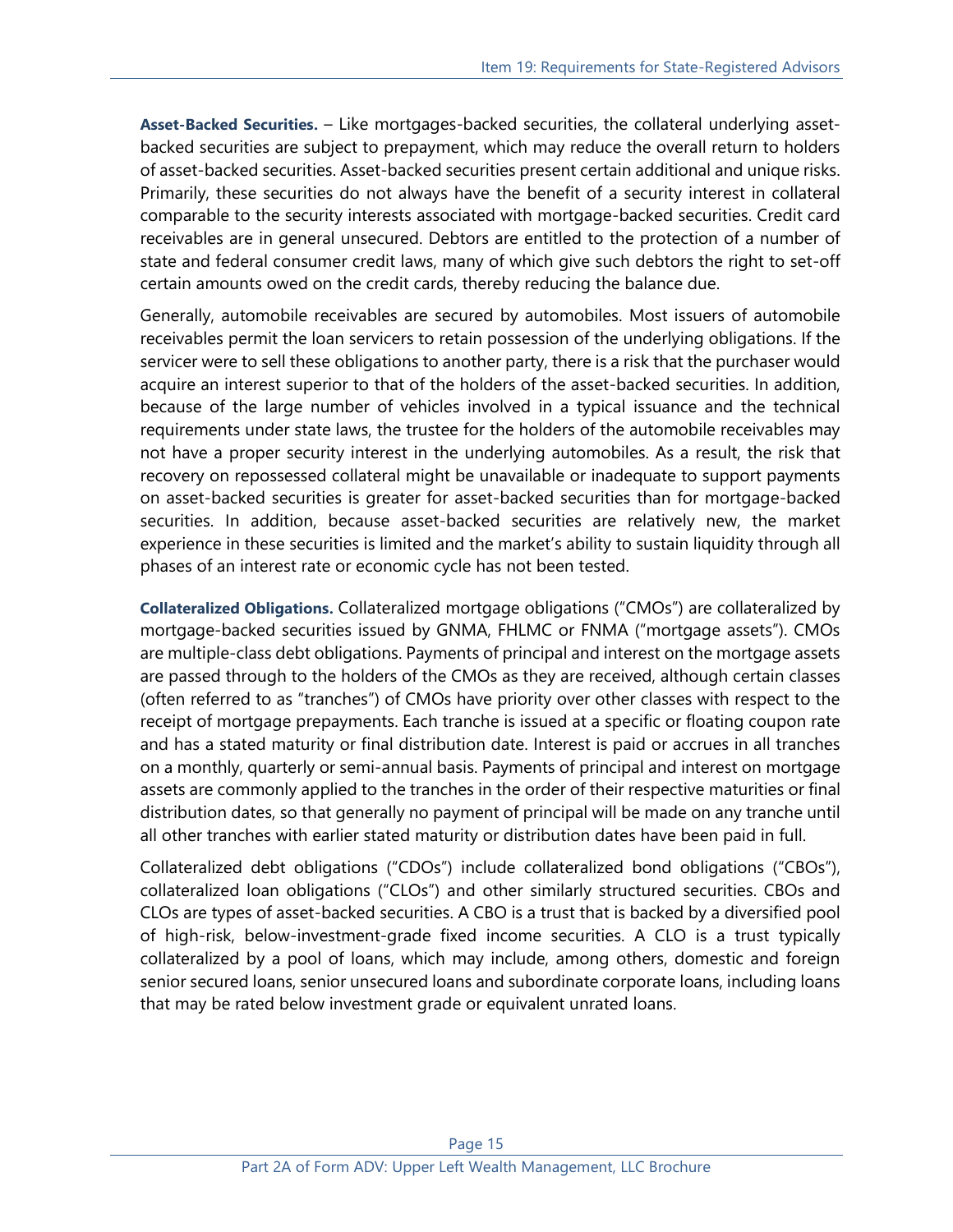**Short-Term Trading.** Although ULWM, as a general business practice, does not utilize shortterm trading, there may be instances in which short-term trading may be necessary. This is in regard to rebalancing.

#### <span id="page-15-0"></span>**Item 9: Disciplinary Information**

ULWM does not have any material legal, financial, regulatory, or other "disciplinary" item to report to any client.

## <span id="page-15-1"></span>**Item 10: Other Financial Industry Activities and Affiliations**

#### **Broker-Dealer or Representative Registration**

Neither ULWM nor its affiliates, employees, or independent contractors are registered brokerdealers and do not have an application to register pending.

#### **Futures or Commodity Registration**

Neither ULWM nor its affiliates are registered as a commodity firm, futures commission merchant, commodity pool operator or commodity trading advisor and do not have an application to register pending.

## **Material Relationships Maintained by this Advisory Business and Conflicts of Interest**

Randy Kurtz is the sole owner of DataDriven Advisor, which sells presentations, model portfolios, and financial applications to financial advisors.

## **Recommendation or Selection of Other Investment Advisors and Conflicts of Interest**

ULWM does not recommend separate account managers or other investment products in which it receives any form of referral or solicitor compensation from the separate account manager or client.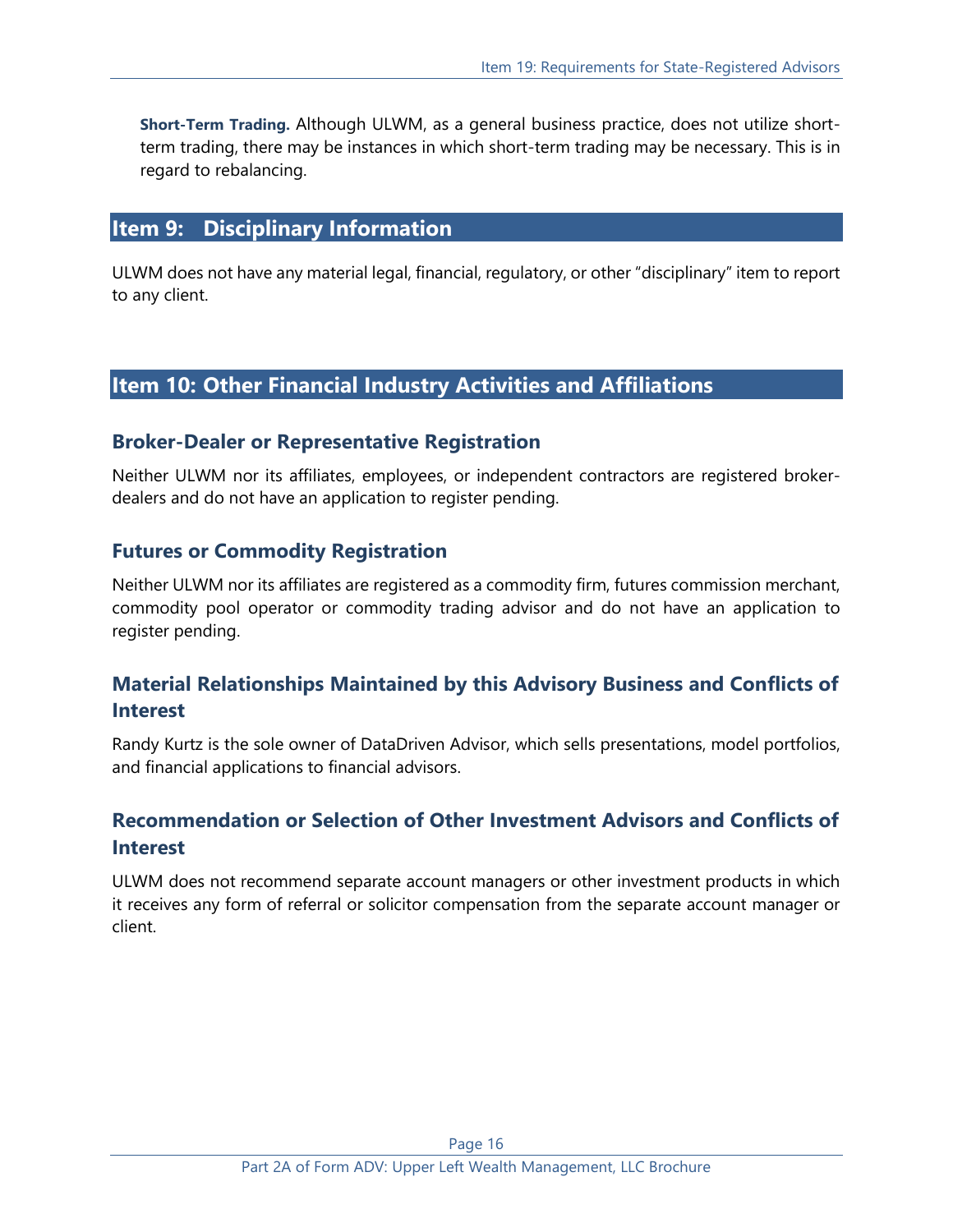# <span id="page-16-0"></span>**Item 11: Code of Ethics, Participation or Interest in Client Transactions and Personal Trading**

## **Code of Ethics Description**

In accordance with the Advisers Act, ULWM has adopted policies and procedures designed to detect and prevent insider trading. In addition, ULWM has adopted a Code of Ethics (the "Code"). Among other things, the Code includes written procedures governing the conduct of ULWM's advisory and access persons. The Code also imposes certain reporting obligations on persons subject to the Code. The Code and applicable securities transactions are monitored by the chief compliance officer of ULWM. ULWM will send clients a copy of its Code of Ethics upon written request.

ULWM has policies and procedures in place to ensure that the interests of its clients are given preference over those of ULWM, its affiliates and its employees. For example, there are policies in place to prevent the misappropriation of material non-public information, and such other policies and procedures reasonably designed to comply with federal and state securities laws.

## **Investment Recommendations Involving a Material Financial Interest and Conflicts of Interest**

ULWM does not engage in principal trading (i.e., the practice of selling stock to advisory clients from a firm's inventory or buying stocks from advisory clients into a firm's inventory). In addition, ULWM does not recommend any securities to advisory clients in which it has some proprietary or ownership interest.

## **Advisory Firm Purchase of Same Securities Recommended to Clients and Conflicts of Interest**

ULWM, its affiliates, employees and their families, trusts, estates, charitable organizations and retirement plans established by it may purchase the same securities as are purchased for clients in accordance with its Code of Ethics policies and procedures. The personal securities transactions by advisory representatives and employees may raise potential conflicts of interest when they trade in a security that is:

- owned by the client, or
- considered for purchase or sale for the client.

Such conflict generally refers to the practice of front-running (trading ahead of the client), which ULWM specifically prohibits. ULWM has adopted policies and procedures that are intended to address these conflicts of interest. These policies and procedures:

- require our advisory representatives and employees to act in the client's best interest
- **•** prohibit fraudulent conduct in connection with the trading of securities in a client account
- prohibit employees from personally benefitting by causing a client to act, or fail to act in making investment decisions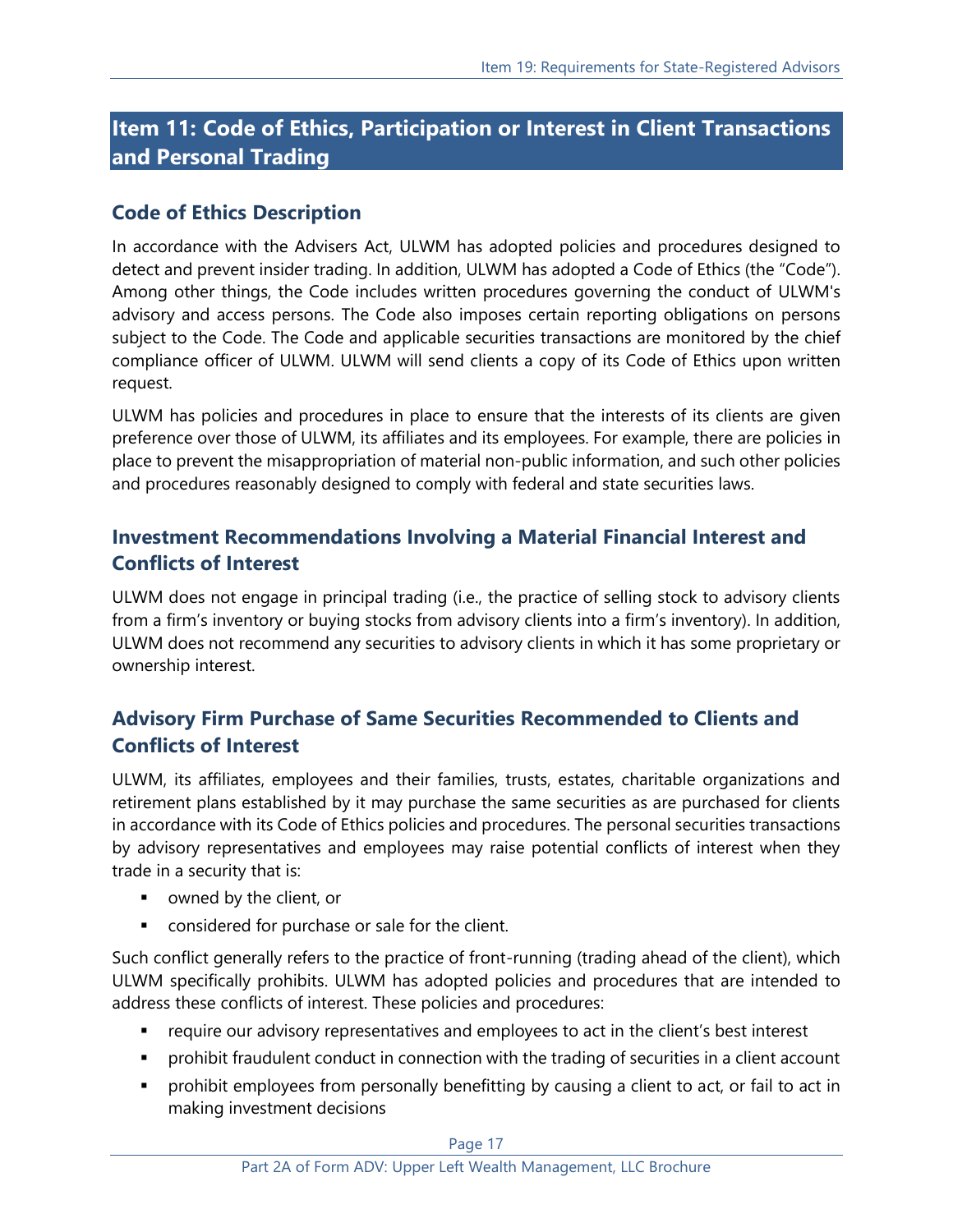- **•** prohibit the firm or its employees from profiting or causing others to profit on knowledge of completed or contemplated client transactions
- **EXEDEE** allocate investment opportunities in a fair and equitable manner
- **•** provide for the review of transactions to discover and correct any trades that result in an advisory representative or employee benefitting at the expense of a client.

Advisory representatives and employees must follow ULWM's procedures when purchasing or selling the same securities purchased or sold for the client.

## **Client Securities Recommendations or Trades and Concurrent Advisory Firm Securities Transactions and Conflicts of Interest**

ULWM, its affiliates, employees and their families, trusts, estates, charitable organizations, and retirement plans established by it may affect securities transactions for their own accounts that differ from those recommended or effected for other ULWM clients. ULWM will make a reasonable attempt to trade securities in client accounts at or prior to trading the securities in its affiliate, corporate, employee or employee-related accounts. Trades executed the same day will likely be subject to an average pricing calculation. It is the policy of ULWM to place the clients' interests above those of ULWM and its employees.

## <span id="page-17-0"></span>**Item 12: Brokerage Practices**

## **Factors Used to Select Broker-Dealers for Client Transactions**

#### **Custodian Recommendations**

ULWM may recommend that clients establish brokerage accounts with the Schwab Advisor Services division of Charles Schwab & Co., Inc. ("custodian") a FINRA registered broker-dealer, member SIPC, to maintain custody of clients' assets and to effect trades for their accounts. Although ULWM may recommend that clients establish accounts at the custodian, it is the client's decision to custody assets with the custodian. ULWM is independently owned and operated and not affiliated with custodian. For ULWM client accounts maintained in its custody, the custodian generally does not charge separately for custody services but is compensated by account holders through commissions and other transaction-related or asset-based fees for securities trades that are executed through the custodian or that settle into custodian accounts.

ULWM considers the financial strength, reputation, operational efficiency, cost, execution capability, level of customer service, and related factors in recommending broker-dealers or custodians to advisory clients.

In certain instances and subject to approval by ULWM, ULWM will recommend to clients certain other broker-dealers and/or custodians based on the needs of the individual client, and taking into consideration the nature of the services required, the experience of the broker-dealer or custodian, the cost and quality of the services, and the reputation of the broker-dealer or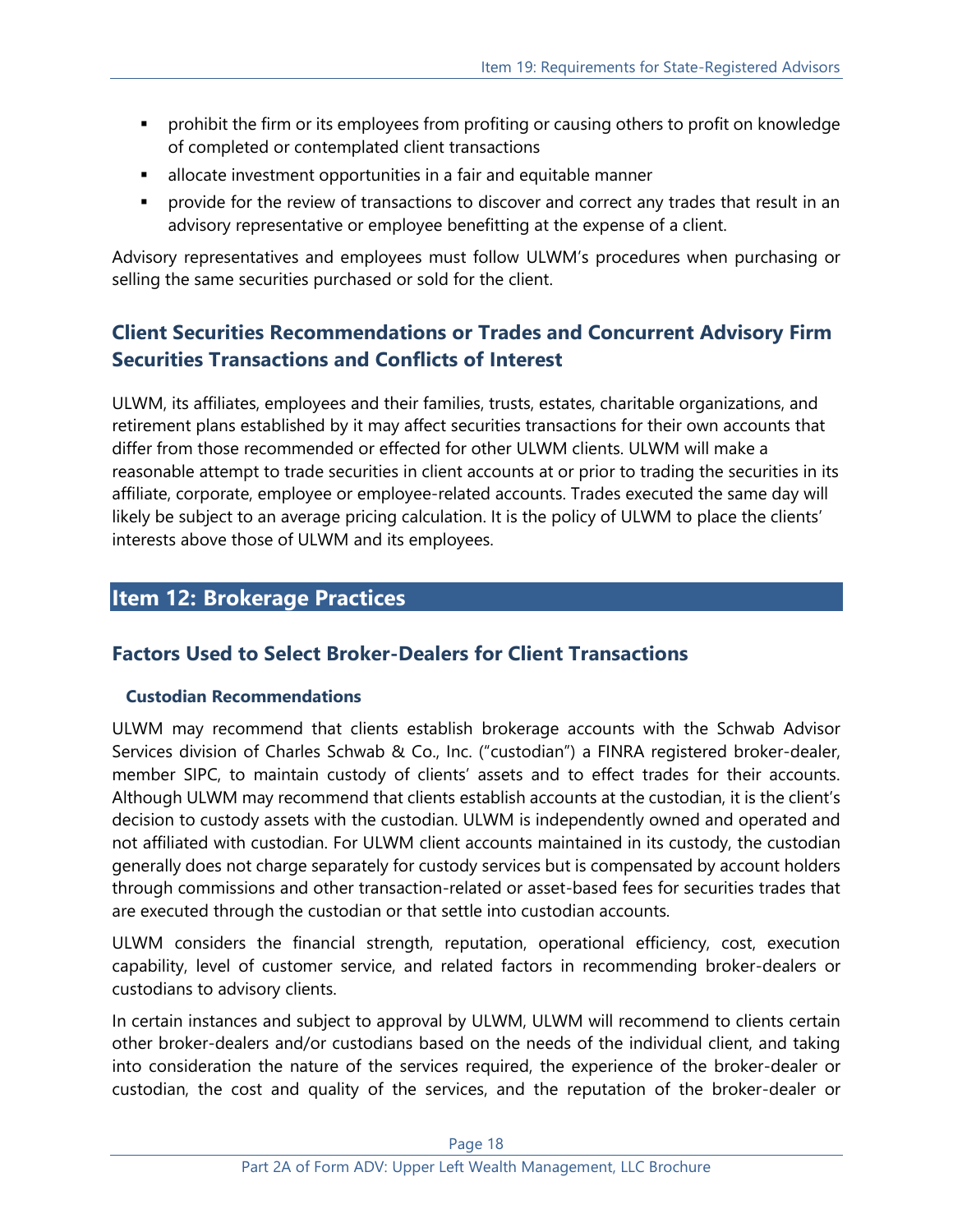custodian. The final determination to engage a broker-dealer or custodian recommended by ULWM will be made by and in the sole discretion of the client. The client recognizes that brokerdealers and/or custodians have different cost and fee structures and trade execution capabilities. As a result, there may be disparities with respect to the cost of services and/or the transaction prices for securities transactions executed on behalf of the client. Clients are responsible for assessing the commissions and other costs charged by broker-dealers and/or custodians.

#### **How We Select Brokers/Custodians to Recommend**

ULWM seeks to recommend a custodian/broker who will hold client assets and execute transactions on terms that are overall most advantageous when compared to other available providers and their services. We consider a wide range of factors, including, among others, the following:

- combination of transaction execution services along with asset custody services (generally without a separate fee for custody)
- capability to execute, clear, and settle trades (buy and sell securities for client accounts)
- capabilities to facilitate transfers and payments to and from accounts (wire transfers, check requests, bill payment, etc.)
- breadth of investment products made available (stocks, bonds, mutual funds, exchangetraded funds (ETFs), etc.)
- **■** availability of investment research and tools that assist us in making investment decisions
- quality of services
- competitiveness of the price of those services (commission rates, margin interest rates, other fees, etc.) and willingness to negotiate them
- reputation, financial strength, and stability of the provider
- their prior service to us and our other clients
- availability of other products and services that benefit us, as discussed below

#### **Client's Custody and Brokerage Costs**

For client accounts that the firm maintains, the custodian generally does not charge clients separately for custody services but is compensated by charging commissions or other fees on trades that it executes or that settle into the custodian's accounts. The custodian's commission rates applicable to the firm's client accounts were negotiated based on the firm's commitment to maintain a certain minimum amount of client assets at the custodian. This commitment benefits the client because the [overall commission rates paid are lower than they would be if the firm had not made the commitment. In addition to [commissions [or] asset-based fees], the custodian charges a flat dollar amount as a "prime broker" or "trade away" fee for each trade that the firm has executed by a different broker-dealer but where the securities bought or the funds from the securities sold are deposited (settled) into the client's custodian account. These fees are in addition to the commissions or other compensation the client pays the executing broker-dealer. Because of this, in order to minimize the client's trading costs, the firm has the custodian execute most trades for the account.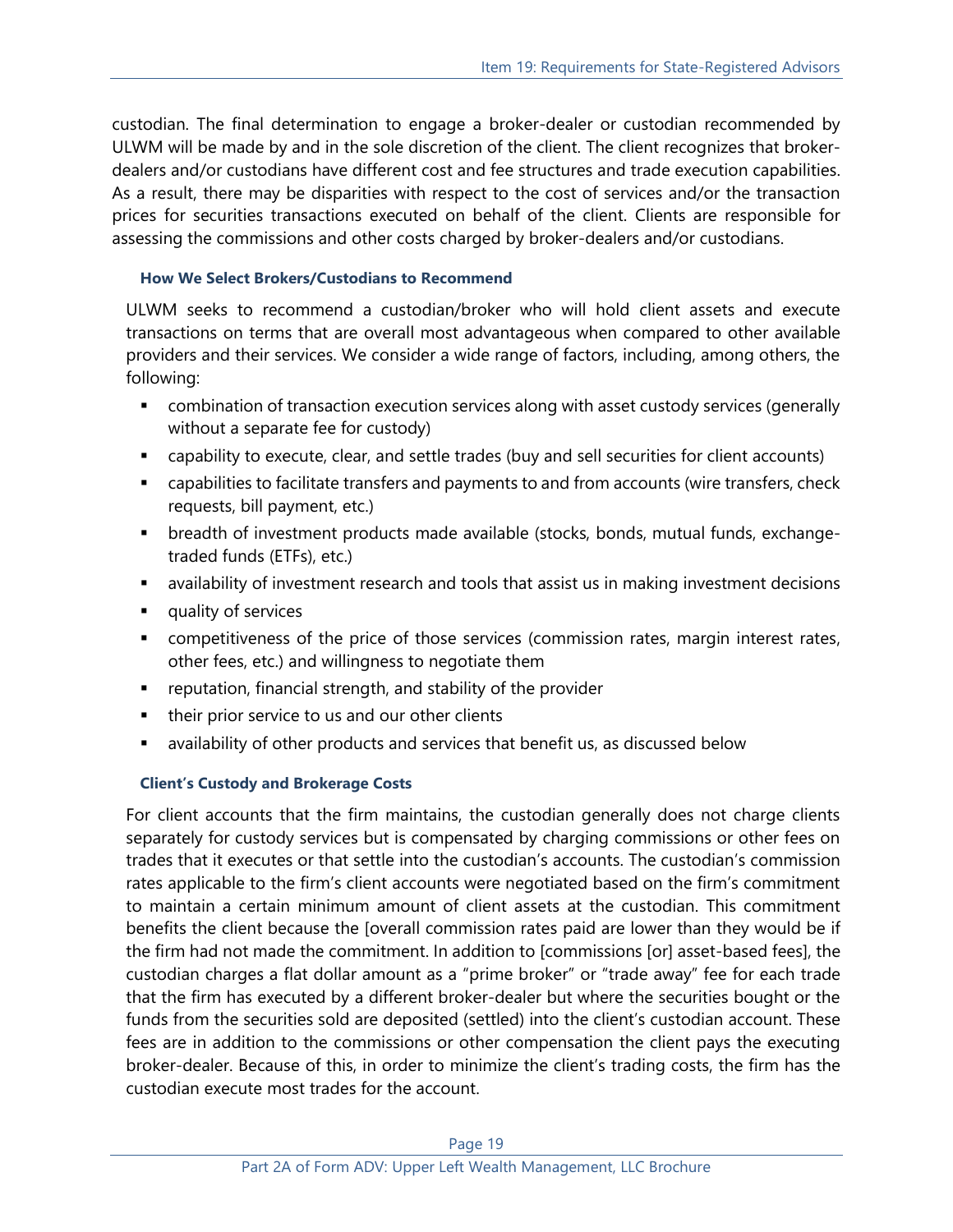#### **Soft Dollar Arrangements**

As a result of the firm's recommendation to clients to custody assets with a specific custodian, the firm is deemed to be in receipt of soft dollar benefits from said custodian. These soft-dollar benefits are in the form of institutional trading and custody services, other products and services, and additional compensation received from custodians. Please refer to the following Items A.1.d. through A.1.h. for disclosure of such benefits.

#### **Institutional Trading and Custody Services**

The custodian provides ULWM with access to its institutional trading and custody services, which are typically not available to the custodian's retail investors. These services generally are available to independent investment advisors on an unsolicited basis, at no charge to them so long as a certain minimum amount of the advisor's clients' assets are maintained in accounts at a particular custodian. The custodian's brokerage services include the execution of securities transactions, custody, research, and access to mutual funds and other investments that are otherwise generally available only to institutional investors or would require a significantly higher minimum initial investment.

#### **Other Products and Services**

Custodian also makes available to ULWM other products and services that benefit ULWM but may not directly benefit its clients' accounts. Many of these products and services may be used to service all or some substantial number of ULWM's accounts, including accounts not maintained at custodian. The custodian may also make available to ULWM software and other technology that

- provide access to client account data (such as trade confirmations and account statements)
- **•** facilitate trade execution and allocate aggregated trade orders for multiple client accounts
- **•** provide research, pricing and other market data
- facilitate payment of ULWM's fees from its clients' accounts
- assist with back-office functions, recordkeeping and client reporting

The custodian may also offer other services intended to help ULWM manage and further develop its business enterprise. These services may include

- compliance, legal and business consulting
- **•** publications and conferences on practice management and business succession
- access to employee benefits providers, human capital consultants and insurance providers

The custodian may also provide other benefits such as educational events or occasional business entertainment of ULWM personnel. In evaluating whether to recommend that clients custody their assets at the custodian, ULWM may take into account the availability of some of the foregoing products and services and other arrangements as part of the total mix of factors it considers, and not solely the nature, cost or quality of custody and brokerage services provided by the custodian, which may create a potential conflict of interest.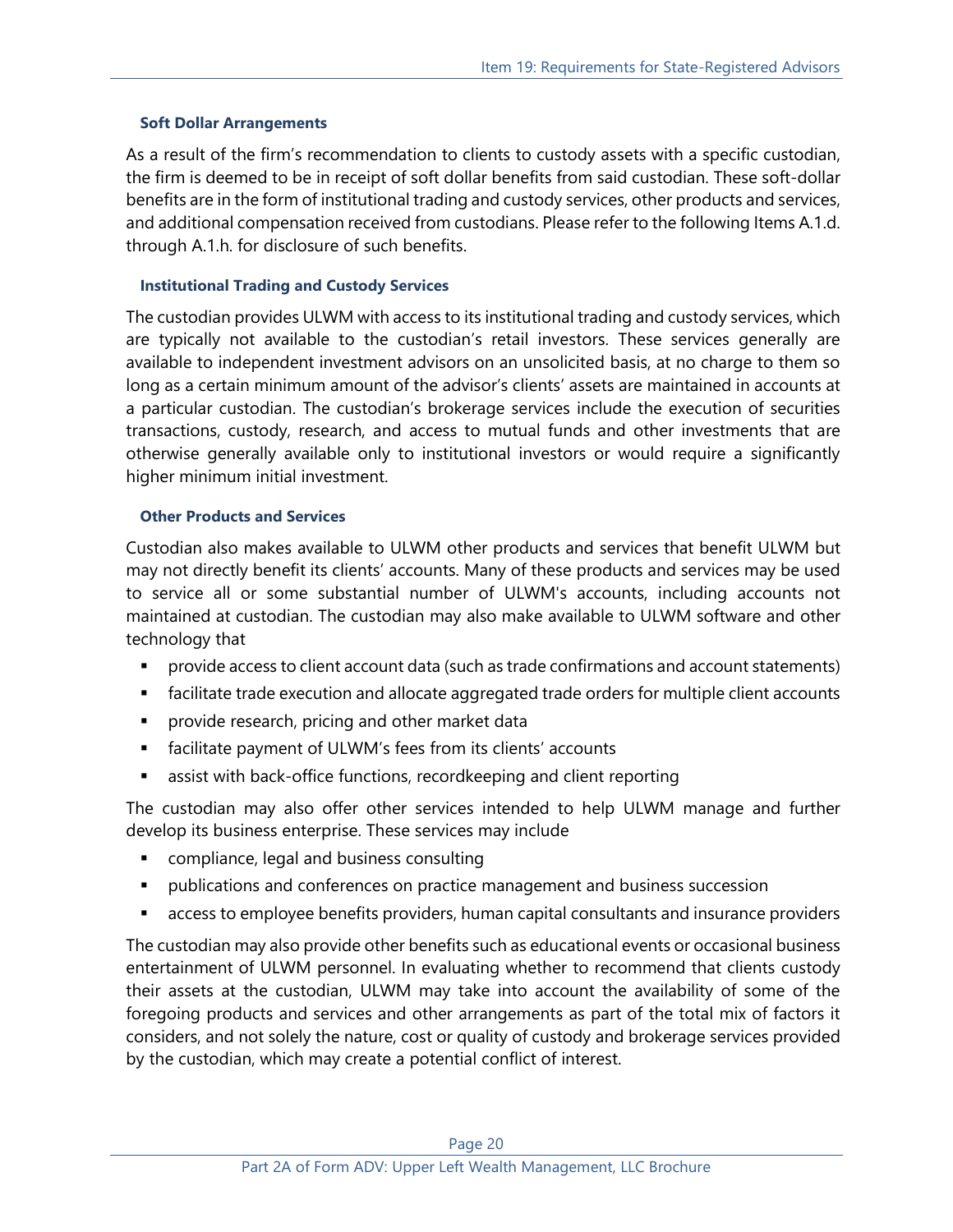#### **Independent Third Parties**

The custodian may make available, arrange, and/or pay third-party vendors for the types of services rendered to ULWM. The custodian may discount or waive fees it would otherwise charge for some of these services or all or a part of the fees of a third party providing these services to ULWM.

#### **Additional Compensation Received from Custodians**

ULWM may participate in institutional customer programs sponsored by broker-dealers or custodians. ULWM may recommend these broker-dealers or custodians to clients for custody and brokerage services. There is no direct link between ULWM's participation in such programs and the investment advice it gives to its clients, although ULWM receives economic benefits through its participation in the programs that are typically not available to retail investors. These benefits may include the following products and services (provided without cost or at a discount):

- Receipt of duplicate client statements and confirmations
- Research-related products and tools
- Consulting services
- Access to a trading desk serving ULWM participants
- Access to block trading (which provides the ability to aggregate securities transactions for execution and then allocate the appropriate shares to client accounts)
- **•** The ability to have advisory fees deducted directly from client accounts
- **EXEC** Access to an electronic communications network for client order entry and account information
- Access to mutual funds with no transaction fees and to certain institutional money managers
- **EXP** Discounts on compliance, marketing, research, technology, and practice management products or services provided to ULWM by third-party vendors

The custodian may also pay for business consulting and professional services received by ULWM's related persons and may pay or reimburse expenses (including client transition expenses, travel, lodging, meals and entertainment expenses for ULWM's personnel to attend conferences). Some of the products and services made available by such custodian through its institutional customer programs may benefit ULWM but may not benefit its client accounts. These products or services may assist ULWM in managing and administering client accounts, including accounts not maintained at the custodian as applicable. Other services made available through the programs are intended to help ULWM manage and further develop its business enterprise. The benefits received by ULWM or its personnel through participation in these programs do not depend on the amount of brokerage transactions directed to the brokerdealer.

ULWM also participates in similar institutional advisor programs offered by other independent broker-dealers or trust companies, and its continued participation may require ULWM to maintain a predetermined level of assets at such firms. In connection with its participation in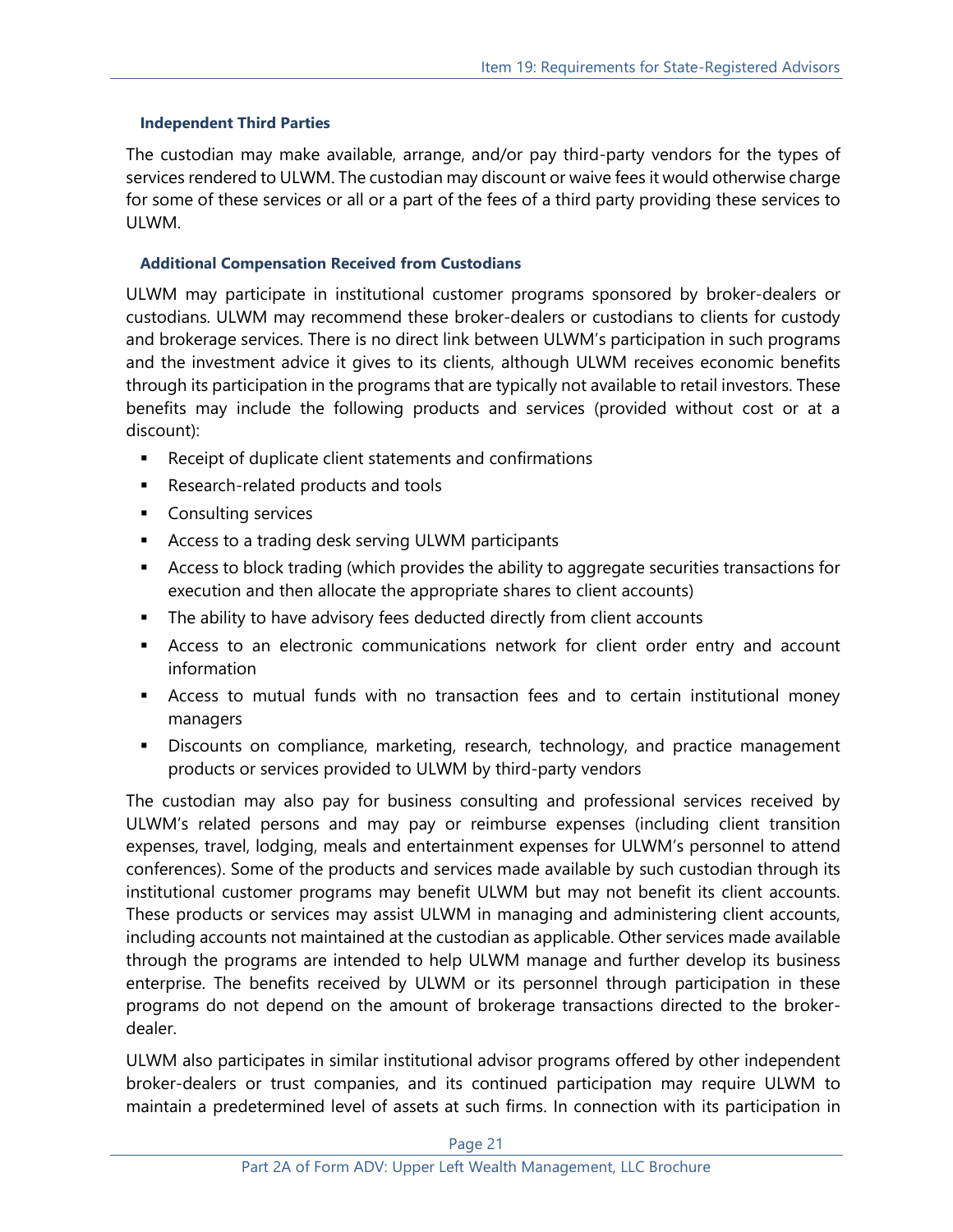such programs, ULWM will typically receive benefits similar to those listed above, including research, payments for business consulting and professional services received by ULWM's related persons, and reimbursement of expenses (including travel, lodging, meals and entertainment expenses for ULWM's personnel to attend conferences sponsored by the brokerdealer or trust company).

As part of its fiduciary duties to clients, ULWM endeavors at all times to put the interests of its clients first. Clients should be aware, however, that the receipt of economic benefits by ULWM or its related persons in and of itself creates a potential conflict of interest and may indirectly influence ULWM's recommendation of broker-dealers for custody and brokerage services.

#### **The Firm's Interest in Custodian's Services**

The availability of these services from the custodian benefits the firm because the firm does not have to produce or purchase them. The firm does not have to pay for the custodian's services so long as a certain minimum of client assets is kept in accounts at the custodian. This minimum of client assets may give the firm an incentive to recommend that clients maintain their accounts with the custodian based on the firm's interest in receiving the custodian's services that benefit the firm's business rather than based on the client's interest in receiving the best value in custody services and the most favorable execution of client transactions. This is a potential conflict of interest. The firm believes, however, that the selection of the custodian as custodian and broker is in the best interest of clients. It is primarily supported by the scope, quality, and price of the custodian's services and not the custodian's services that benefit only the firm.

#### **Brokerage for Client Referrals**

ULWM does not engage in the practice of directing brokerage commissions in exchange for the referral of advisory clients.

#### **Directed Brokerage**

#### **ULWM Recommendations**

ULWM typically recommends Schwab as custodian for clients' funds and securities and to execute securities transactions on its clients' behalf.

#### **Client-Directed Brokerage**

Occasionally, clients may direct ULWM to use a particular broker-dealer to execute portfolio transactions for their account or request that certain types of securities not be purchased for their account. Clients who designate the use of a particular broker-dealer should be aware that they will lose any possible advantage ULWM derives from aggregating transactions. Such client trades are typically effected after the trades of clients who have not directed the use of a particular broker-dealer. ULWM loses the ability to aggregate trades with other ULWM advisory clients, potentially subjecting the client to inferior trade execution prices as well as higher commissions.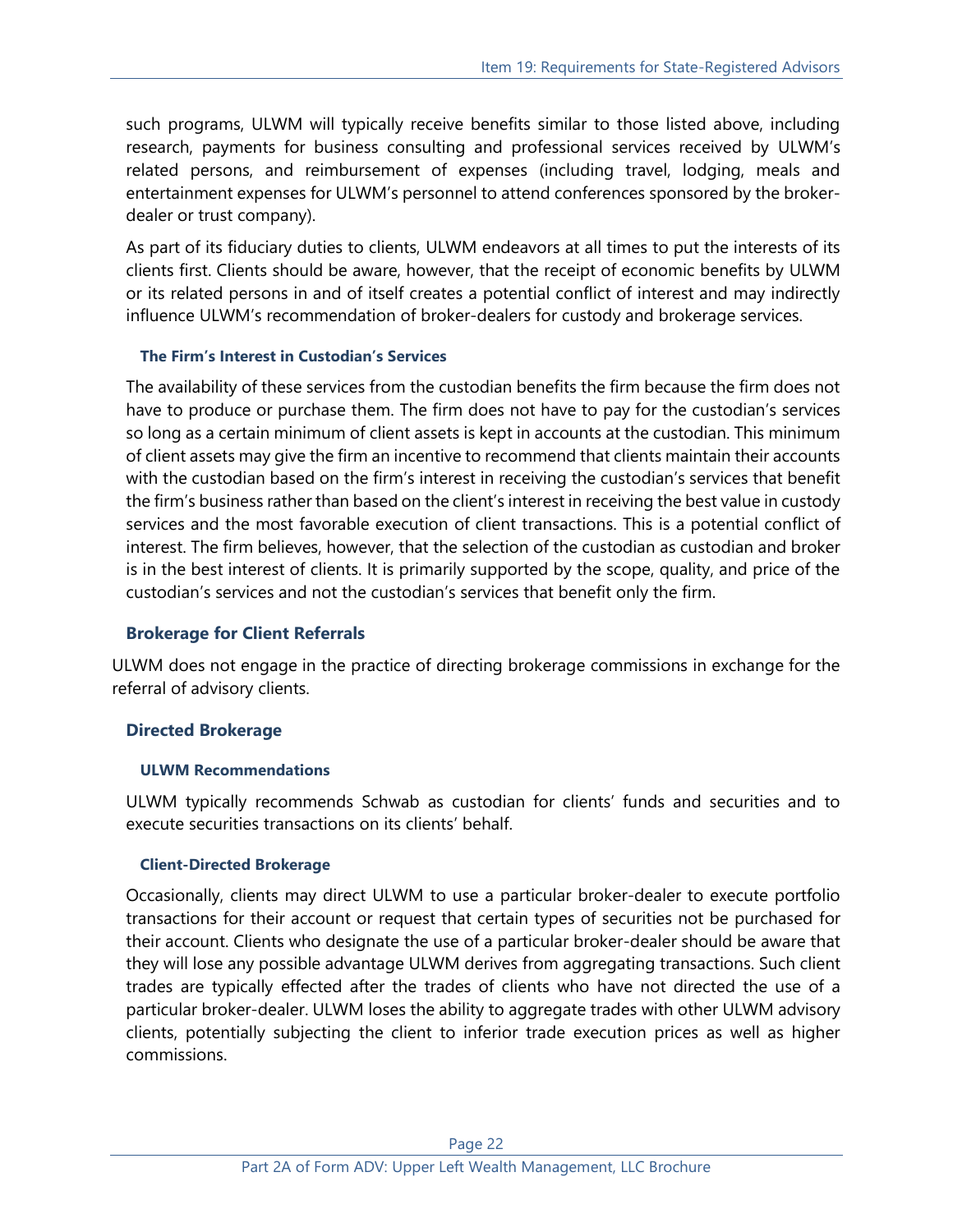## **Aggregating Securities Transactions for Client Accounts**

#### **Best Execution**

ULWM, pursuant to the terms of its investment advisory agreement with clients, has discretionary authority to determine which securities are to be bought and sold, and the amount of such securities, the executing broker, and the commission rates to be paid to effect such transactions. ULWM recognizes that the analysis of execution quality involves a number of factors, both qualitative and quantitative. ULWM will follow a process in an attempt to ensure that it is seeking to obtain the most favorable execution under the prevailing circumstances when placing client orders. These factors include but are not limited to the following:

- The financial strength, reputation and stability of the broker
- **•** The efficiency with which the transaction is effected
- The ability to effect prompt and reliable executions at favorable prices (including the applicable dealer spread or commission, if any)
- **.** The availability of the broker to stand ready to effect transactions of varying degrees of difficulty in the future
- **EXECT** The efficiency of error resolution, clearance and settlement
- Block trading and positioning capabilities
- Performance measurement
- Online access to computerized data regarding customer accounts
- Availability, comprehensiveness, and frequency of brokerage and research services
- Commission rates
- The economic benefit to the client
- Related matters involved in the receipt of brokerage services

Consistent with its fiduciary responsibilities, ULWM seeks to ensure that clients receive best execution with respect to clients' transactions by blocking client trades to reduce commissions and transaction costs. To the best of ULWM's knowledge, these custodians provide high-quality execution, and ULWM's clients do not pay higher transaction costs in return for such execution.

Commission rates and securities transaction fees charged to effect such transactions are established by the client's independent custodian and/or broker-dealer. Based upon its own knowledge of the securities industry, ULWM believes that such commission rates are competitive within the securities industry. Lower commissions or better execution may be able to be achieved elsewhere.

#### **Security Allocation**

Since ULWM may be managing accounts with similar investment objectives, ULWM may aggregate orders for securities for such accounts. In such event, allocation of the securities so purchased or sold, as well as expenses incurred in the transaction, is made by ULWM in the manner it considers to be the most equitable and consistent with its fiduciary obligations to such accounts.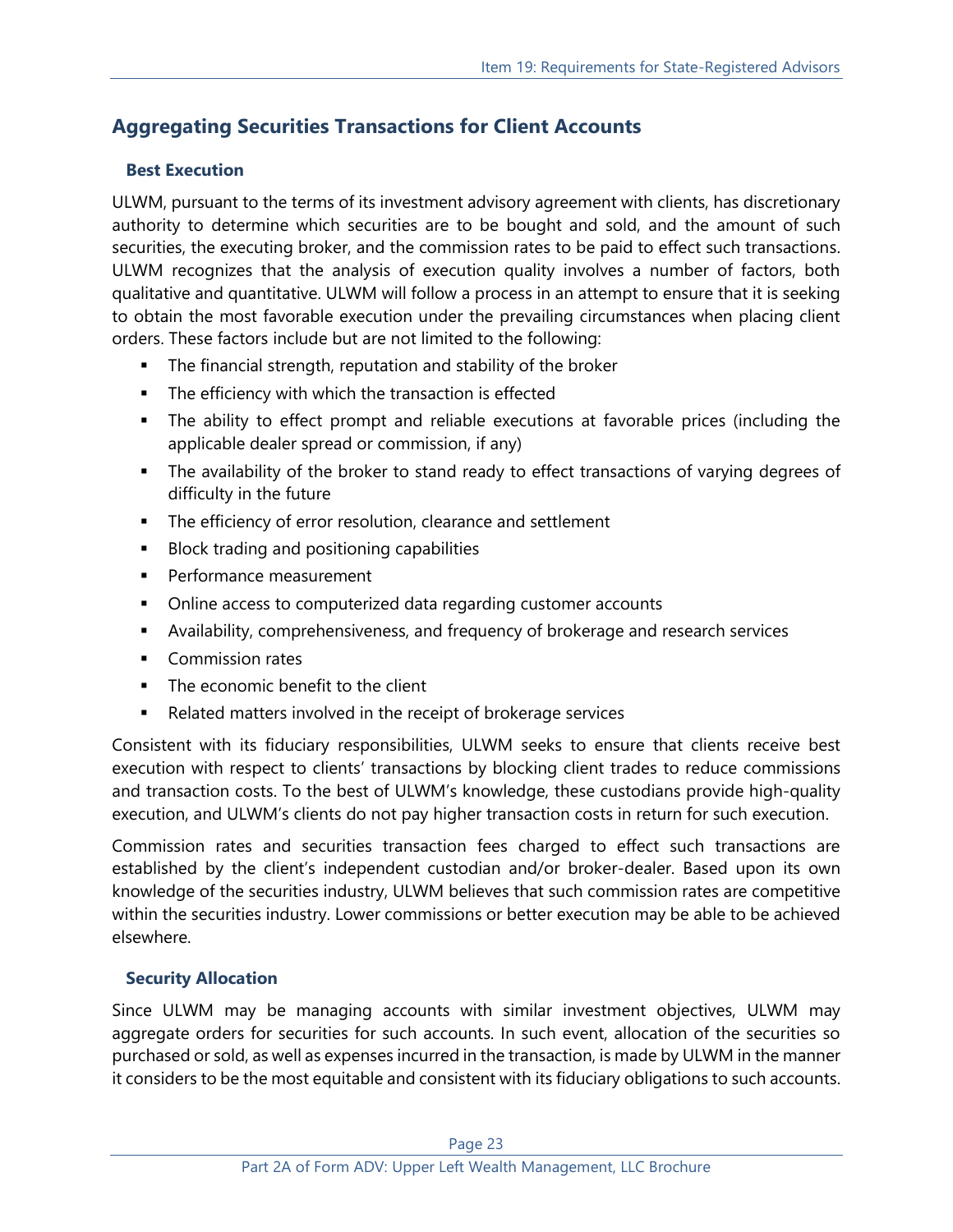ULWM's allocation procedures seek to allocate investment opportunities among clients in the fairest possible way, taking into account the clients' best interests. ULWM will follow procedures to ensure that allocations do not involve a practice of favoring or discriminating against any client or group of clients. Account performance is never a factor in trade allocations.

ULWM's advice to certain clients and entities and the action of ULWM for those and other clients are frequently premised not only on the merits of a particular investment, but also on the suitability of that investment for the particular client in light of his or her applicable investment objective, guidelines and circumstances. Thus, any action of ULWM with respect to a particular investment may, for a particular client, differ or be opposed to the recommendation, advice, or actions of ULWM to or on behalf of other clients.

#### **Order Aggregation**

Orders for the same security entered on behalf of more than one client will generally be aggregated (i.e., blocked or bunched) subject to the aggregation being in the best interests of all participating clients. Subsequent orders for the same security entered during the same trading day may be aggregated with any previously unfilled orders. Subsequent orders may also be aggregated with filled orders if the market price for the security has not materially changed and the aggregation does not cause any unintended duration exposure. All clients participating in each aggregated order will receive the average price and, subject to minimum ticket charges and possible step outs, pay a pro rata portion of commissions.

To minimize performance dispersion, "strategy" trades should be aggregated and average priced. However, when a trade is to be executed for an individual account and the trade is not in the best interests of other accounts, then the trade will only be performed for that account. This is true even if ULWM believes that a larger size block trade would lead to best overall price for the security being transacted.

#### **Allocation of Trades**

All allocations will be made prior to the close of business on the trade date. In the event an order is "partially filled," the allocation will be made in the best interests of all the clients in the order, taking into account all relevant factors including, but not limited to, the size of each client's allocation, clients' liquidity needs and previous allocations. In most cases, accounts will get a pro forma allocation based on the initial allocation. This policy also applies if an order is "over-filled."

ULWM acts in accordance with its duty to seek best price and execution and will not continue any arrangements if ULWM determines that such arrangements are no longer in the best interest of its clients.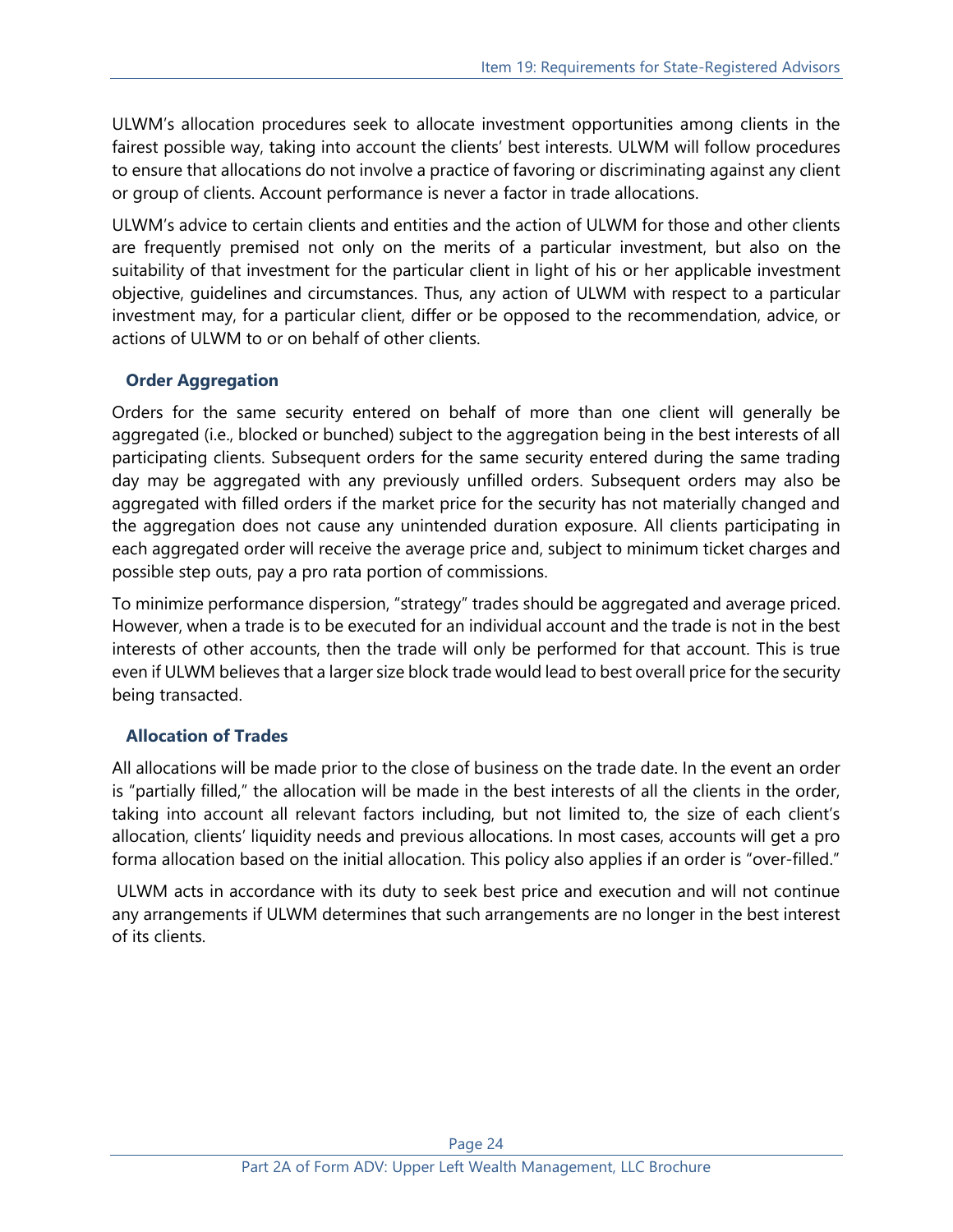## <span id="page-24-0"></span>**Item 13: Review of Accounts**

## **Schedule for Periodic Review of Client Accounts or Financial Plans and Advisory Persons Involved**

Accounts are reviewed by Randy Kurtz. ULWM monitors portfolios as part of an ongoing process while regular account reviews are conducted on at least an annual basis. As such, ULWM reviews client accounts at least weekly, and reviews the appropriateness of model securities quarterly. Our clients may request account reviews on an as-needed basis; for instance, when they wish to withdraw funds or invest cash to purchase additional securities, or when their financial situation changes. Via the custodian's website, clients have continuous access to reporting information about Account status, securities positions and balances, as well as monthly reports.

ULWM reaches out to clients on a quarterly basis to conduct conference calls and/or meetings. On an annual basis, ULWM contacts each client to remind them to review and update the profile information they previously provided. ULWM conducts separate reviews related to the ETFs and mutual funds used for client portfolios. ULWM also utilizes outsourced technology to provide 24/7 customized reporting, which is supplemental to the custodian's reporting. The custodian's reporting is the official record of the client's portfolio(s).

#### **Review of Client Accounts on Non-Periodic Basis**

ULWM may perform ad hoc reviews on an as-needed basis if there have been material changes in the client's investment objectives or risk tolerance, or a material change in how ULWM formulates investment advice.

#### **Content of Client-Provided Reports and Frequency**

ULWM assumes that a portfolio will not stay optimized over time and must be periodically rebalanced to maintain the intended risk level and asset allocations. Rebalancing is the opportunity to realign a portfolio with its original targeted allocations. Failure to rebalance may mean an investor misses profitable opportunities. At ULWM, we believe in rebalancing when asset classes move above or below pre-specified boundaries. These boundaries may be defined by a portfolio's drift away from individual asset class targets. We base our guidance on sensitivity to deviation from the target allocation, transaction costs, and tax considerations.

The client's independent custodian provides account statements directly to the client no less frequently than quarterly. The custodian's statement is the official record of the client's securities account and supersedes any statements or reports created on behalf of the client by ULWM.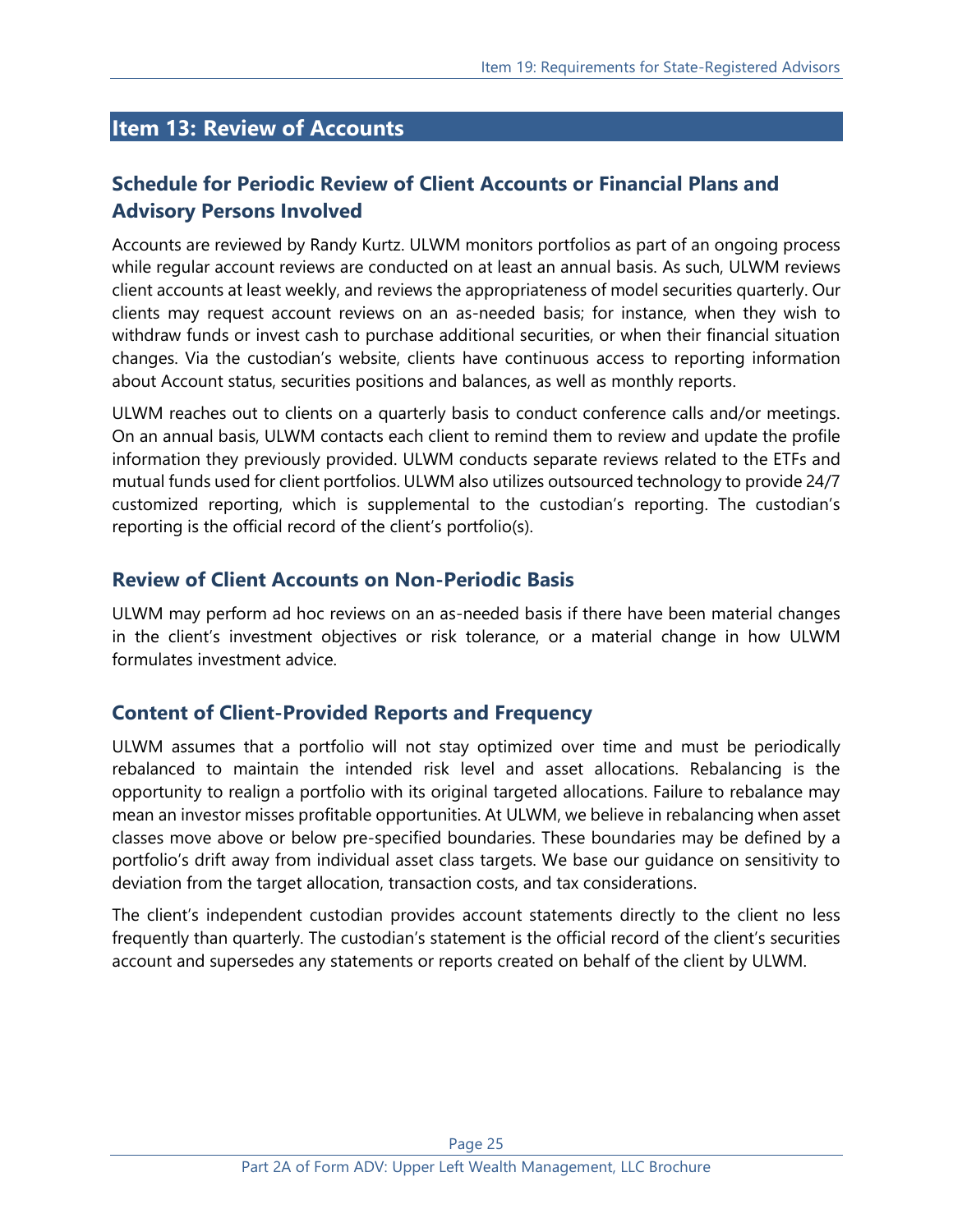# <span id="page-25-0"></span>**Item 14: Client Referrals and Other Compensation**

## **Economic Benefits Provided to the Advisory Firm from External Sources and Conflicts of Interest**

ULWM occasionally participates in referral agreements with third parties. These arrangements may create an incentive for a third-party or other existing client to refer prospective clients to ULWM, even if the third-party would otherwise not make the referral.

## **Advisory Firm Payments for Client Referrals**

ULWM does not pay for client referrals.

## <span id="page-25-1"></span>**Item 15: Custody**

ULWM is considered to have custody of client assets for purposes of the Advisers Act for the following reasons:

**.** The client authorizes us to instruct their custodian to deduct our advisory fees directly from the client's account. The custodian maintains actual custody of clients' assets.

Individual advisory clients will receive at least quarterly account statements directly from their custodian containing a description of all activity, cash balances, and portfolio holdings in their accounts. For Colorado clients, we will send the client an invoice specifying and itemizing the fee, concurrently with instructing the custodian to make the deduction. Clients are urged to compare the invoices provided by ULWM to the custodian statement for accuracy. Any discrepancies should be brought to the firm's attention. The custodian's statement is the official record of the account.

## <span id="page-25-2"></span>**Item 16: Investment Discretion**

ULWM requires full investment discretion. This means that ULWM is given full authority under a limited power of attorney arrangement to select the timing, size, and identity of securities to buy and sell for the Client. ULWM requires that a Client who decides to retain ULWM as investment adviser must complete and execute an Account Agreement.

A client should understand that subject only to ULWM's fiduciary duties, ULWM's full discretionary trading and investment authority over the client's assets held with Schwab means that the timing, size, and identity of securities to buy and sell for trades for client accounts is completely within ULWM's discretionary authority, and while ULWM seeks to respond to client deposits, client changes in risk profiles and cash needs, client withdrawal requests and other reasonable client requests in a timely and reasonable manner, ULWM does not represent or guarantee that ULWM will respond to any such client actions or requests immediately or in accordance with set time schedule. Further, ULWM is not responsible to client for any failures, delays and/or interruptions in the timely or proper execution of trades or any other trading instructions placed by ULWM on behalf of client due to any reason or no reason, including without limitation any or all of the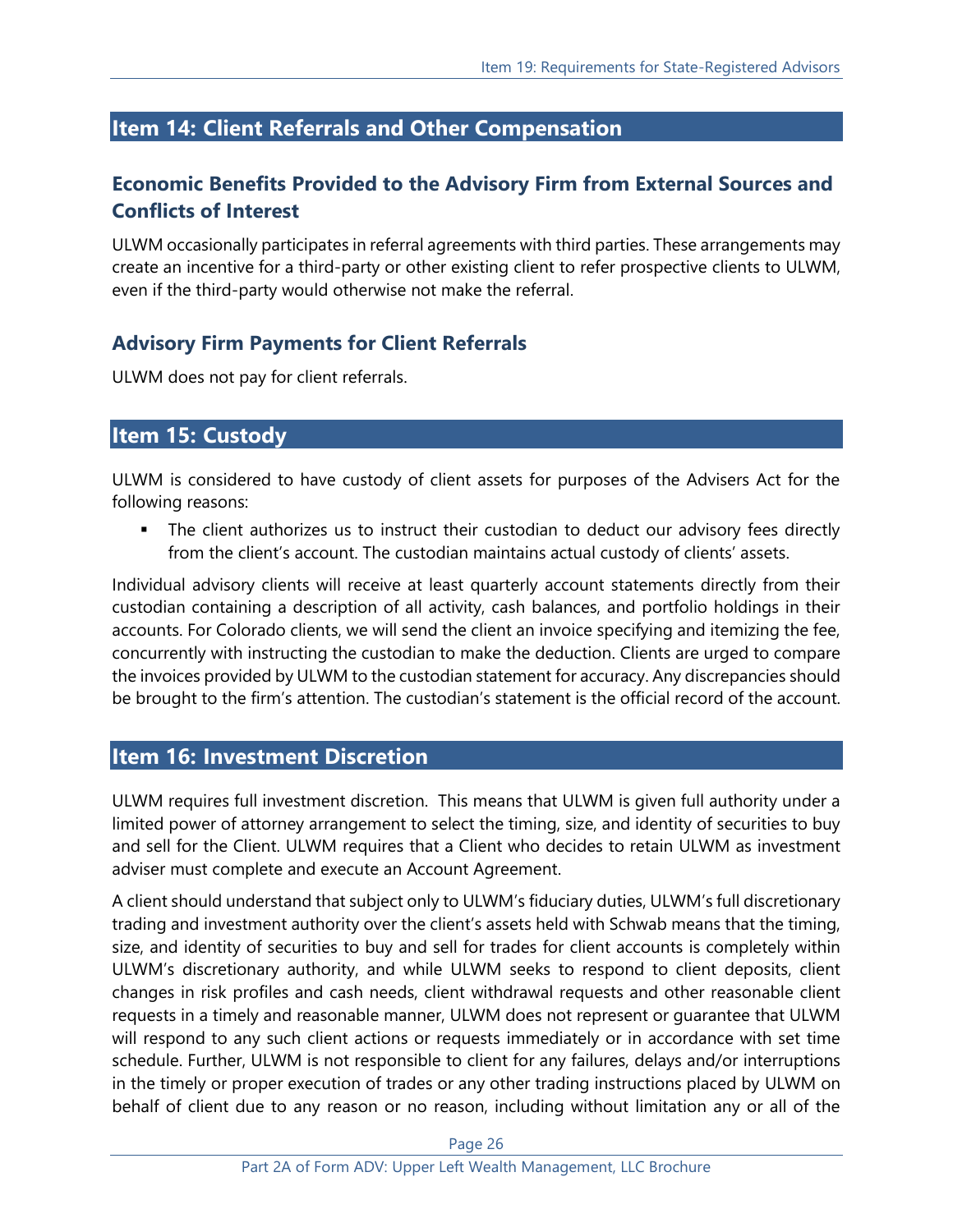following, which are likely to happen from time to time: (A) any kind of interruption of the services provided by Schwab or ULWM's ability to communicate with Schwab (B) hardware or software malfunction, failure or unavailability; (C) internet service failure or unavailability; (D) the actions of any governmental, judicial or regulatory body; and/or (E) force majeure.

## <span id="page-26-0"></span>**Item 17: Voting Client Securities**

ULWM does not take discretion with respect to voting proxies on behalf of its clients. ULWM will endeavor to make recommendations to clients on voting proxies regarding shareholder vote, consent, election or similar actions solicited by, or with respect to, issuers of securities beneficially held as part of ULWM supervised and/or managed assets. In no event will ULWM take discretion with respect to voting proxies on behalf of its clients.

Except as required by applicable law, ULWM will not be obligated to render advice or take any action on behalf of clients with respect to assets presently or formerly held in their accounts that become the subject of any legal proceedings, including bankruptcies.

From time to time, securities held in the accounts of clients will be the subject of class action lawsuits. ULWM has no obligation to determine if securities held by the client are subject to a pending or resolved class action lawsuit. ULWM also has no duty to evaluate a client's eligibility or to submit a claim to participate in the proceeds of a securities class action settlement or verdict. Furthermore, ULWM has no obligation or responsibility to initiate litigation to recover damages on behalf of clients who may have been injured as a result of actions, misconduct, or negligence by corporate management of issuers whose securities are held by clients.

Where ULWM receives written or electronic notice of a class action lawsuit, settlement, or verdict affecting securities owned by a client, it will forward all notices, proof of claim forms, and other materials to the client. Electronic mail is acceptable where appropriate and where the client has authorized contact in this manner.

## <span id="page-26-1"></span>**Item 18: Financial Information**

## **Balance Sheet**

ULWM does not require the prepayment of fees of \$500 or more, six months or more in advance, and as such is not required to file a balance sheet.

## **Financial Conditions Reasonably Likely to Impair Advisory Firm's Ability to Meet Commitments to Clients**

ULWM does not have any financial issues that would impair its ability to provide services to clients.

## **Bankruptcy Petitions During the Past Ten Years**

There is nothing to report on this item.